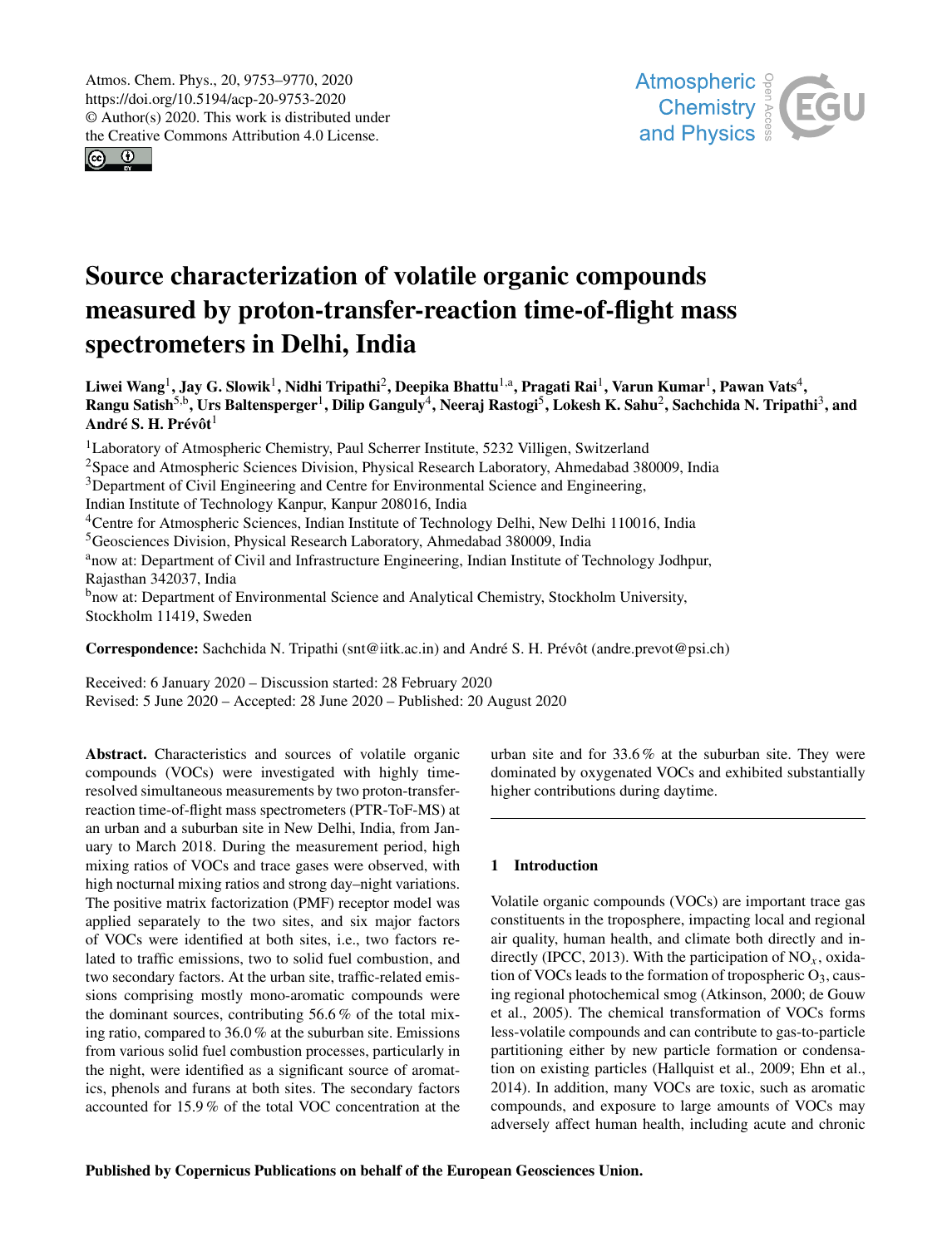effects on different systems and organs, and even cancer (Kampa and Castanas, 2008; Nurmatov et al., 2013).

VOCs originate from both natural and anthropogenic sources. Biogenic VOCs (BVOCs), mainly emitted by plants, are regarded as the largest source of VOCs globally (Atkinson and Arey, 2003; Hallquist et al., 2009). However, in urban areas, anthropogenic VOCs can be dominant (Borbon et al., 2013). Vehicular exhaust emissions have long been regarded as the dominant source of VOCs in many urban areas. Many of these compounds are reactive and thus contribute significantly to urban O<sub>3</sub> pollution, photochemical smog, and secondary organic aerosol (SOA) formation (Fraser et al., 1998; Derwent et al., 2010; Müller et al., 2012). Biomass burning is considered the second largest source of VOCs worldwide (Crutzen and Andreae, 1990) and could be a major VOC source in some urban areas during biomass-burning events (Karl et al., 2007; Yokelson et al., 2009; Baudic et al., 2016; Languille et al., 2019). Compared to vehicular emissions, biomass-burning sources emit more oxygenated and high molecular-weight VOCs such as furans and phenols. Due to high atmospheric reactivity and higher SOA yield, these compounds can also contribute substantially to SOA formation (Sekimoto et al., 2018; Koss et al., 2018).

Air pollution in southern Asia has attracted more and more attention in recent years. This region is regarded as one of the most polluted regions in the world (e.g., Monks et al., 2009). Due to rapid urbanization and the lack of widespread advanced pollution control technologies in the industrial, energy, and transportation sectors (Mahata et al., 2018), air pollution has become an increasingly important issue across the region, particularly in large urban areas. The increasing emissions of air pollutants not only impact the local/regional air quality and human health, but also influence distant and pristine areas through transport (Bonasoni et al., 2010; Lawrence and Lelieveld, 2010; Mahata et al., 2018). Delhi, the capital city of India, with a population of 18.98 million (2012) people, is facing an air quality problem ranked as the worst among 1600 major cities in the world (WHO, 2014). The critical air quality problems have left India with high death rates from chronic obstructive pulmonary disease (COPD) and respiratory disease, e.g., asthma (WHO, 2014). Despite the severe air pollution in Delhi, information on pollution levels as well as an emission inventory of VOCs and their sources in Delhi are still lacking (Monks et al., 2009; Kumar et al., 2015). A few studies on BTEX (i.e., benzene, toluene, ethylbenzene, and xylene) in Delhi reported that vehicular emissions could be the dominant source in Delhi (Srivastava et al., 2005; Hoque et al., 2008). Several studies also identified motor vehicle emissions as a significant source of particulate matter (PM), with high contributions from solid fuel combustion and industrial emissions (Sahu et al., 2011; Sharma et al., 2014; Kumar et al., 2015). These studies reveal the importance of local anthropogenic sources. However, since previous studies mainly focused on certain families of VOCs or a few VOC species, a comprehensive investigation of the VOC pollution levels, specific emission sources, as well as their roles in the local tropospheric chemistry has not been reported previously. VOC source apportionment studies have been conducted only in a few Indian cities. For example, Srivastava studied 23 VOC compounds in Mumbai and pointed out the lack of evaporative and oceanic emissions (Srivastava, 2004). Sahu and Saxena (2015) studied 15 VOC species measured by proton-transfer-reaction time-of-flight mass spectrometers (PTR-ToF-MS) in urban Ahmedabad in winter. A recent study on 32 VOCs at Mohali (a suburban site in the northwestern Indo-Gangetic Plain) identified biofuel usage, biomass burning, and vehicular emissions as important primary sources and pointed out the lack of present emission inventories (Pallavi et al., 2019).

In this study, we report simultaneous online measurements of VOCs using two PTR-ToF-MS instruments at an urban and a suburban site of Delhi, India. The levels, composition, and source characteristics of different VOCs (158 ions at IITD and 90 ions at MRIU) were analyzed with the aid of the positive matrix factorization (PMF) model. Spatial and temporal comparisons between the two sites are discussed for both the sources and selected ions.

## 2 Experiments and methods

#### 2.1 Measurement sites

Figure 1 shows the studied region and locations of the two measurement sites. The measurements were conducted from 18 January to 10 March 2018 at an urban site at the Indian Institute of Technology (IITD), New Delhi, and from 16 January to 8 March 2018 at a suburban site at Manav Rachna International University (MRIU), Faridabad (Fig. 1).

At the urban site  $(28°33' N, 77°12' E)$ , the inlet system was installed on the rooftop ( $\sim$  20 m above the ground) of block VI (a four-story building), Centre for Atmospheric Sciences, on the campus of IITD (Gani et al., 2019; Rai et al., 2020). The IITD campus is located in the southern part of the city center and is surrounded by educational, commercial, and residential districts. The study site is approximately 80 m north of a busy street and is surrounded by several streets inside the campus as well. Thus, in addition to vehicular emissions, commercial and residential activities may also produce VOC emissions in the immediate vicinity. The sampling line of the PTR-ToF-MS was approximately 1.5 m long, and the inlet consisted of polyether ether ketone (PEEK) tubing, with an inner diameter of 0.075 mm.

The other measurement site, at MRIU, was located in a relatively open area in suburban Delhi, about 20 km southeast of the IITD site. Besides, the northeastern territory of MRIU is of a slightly higher elevation compared to the sampling site, as shown in Fig. 1. The suburban site is located inside a big campus, and it is surrounded by several small parks, with only a few narrow roads nearby. Although the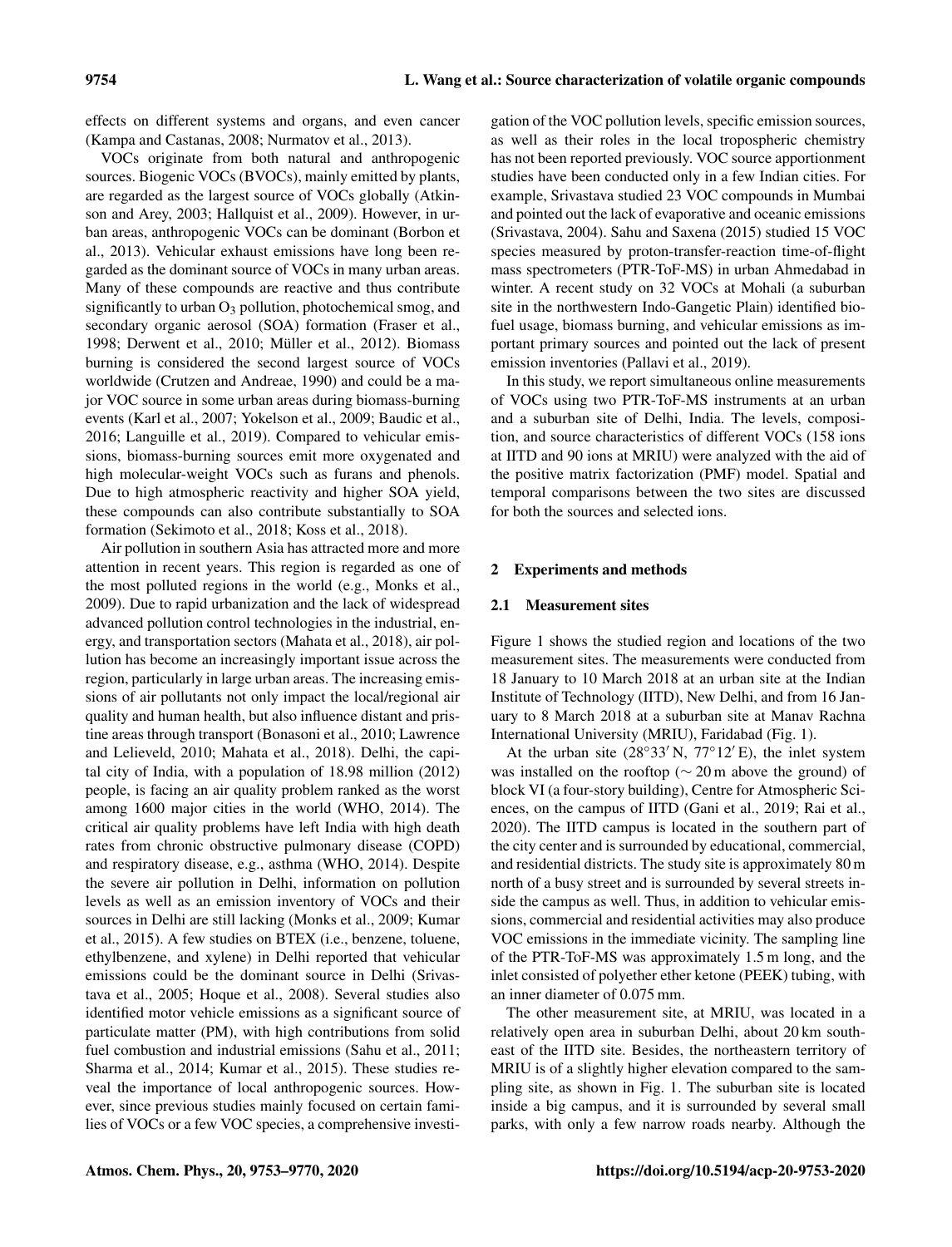

Figure 1. Maps of the study region and the two sampling sites (from ©Google Maps). The black circle denotes the urban site at IITD and the black square the suburban site at MRIU.

site is not far from the main road, the traffic load and other anthropogenic activities nearby may be much less than that at IITD. The instruments were located on the first floor of a teaching building on the campus of MRIU. A similar PEEK inlet to that at IITD was used, with the sampling line approximately 2 m long.

## 2.2 Online instruments

Data collected in this study included the mixing ratios of VOCs,  $NO<sub>x</sub>$ , CO, and meteorological parameters. The involved monitors, analyzers, and sensors are described in detail in the following. Two PTR-ToF-MS 8000 (Ionicon Analytical GmbH, Innsbruck, Austria) were simultaneously deployed at the two sites. At both sites, the PTR-ToF-MS were operated in the  $H_3O^+$  mode, where the sampled VOCs are protonated via non-dissociative proton transfer from  $H_3O^+$ ions (Eq. 1):

$$
H_3O^+ + R \rightarrow RH^+ + H_2O. \tag{1}
$$

The PTR-ToF-MS measure non-methane organic gases (NMOG) with a proton affinity higher than water, i.e., most of the common VOCs such as carbonyls, acids, and aromatic hydrocarbons, as well as alkanes with more than eight carbons and alkenes with more than two carbons. A detailed description of the instrument is found in Jordan et al. (2009) and Graus et al. (2010). For both sites, the time resolution was set to 30 s and the drift tube voltage was set to 600 V, with a drift temperature of  $60^{\circ}$ C and a pressure of 2.2–2.3 mbar, resulting in a reduced electric field  $(E/N)$  value of about 130 Td. Therefore, a similar fragmentation pattern is expected. Calibrations were per-

formed twice at the IITD site and three times at the MRIU site by dynamic dilution of VOCs using a certified 15 compound gas standard (Ionimed Analytik GmbH, Austria, at ∼ 1 ppmv, with a stated accuracy better than 8 %). The calibration components were methanol, acetonitrile, acetaldehyde, ethanol, acrolein, acetone, isoprene, crotonaldehyde, 2-butanone, benzene, toluene,  $o$ -xylene, chlorobenzene,  $\alpha$ pinene, and 1, 2-dichlorobenzene. The background measurements were performed using a dry zero air cylinder every 2 weeks. The raw data were processed using the Tofware postprocessing software (version 2.5.11, TOFWERK AG, Thun, Switzerland) with the PTR module as distributed by Ionicon Analytik GmbH (Innsbruck, Austria) running in the Igor Pro 6.37 environment (Wavemetrics Inc., Lake Oswego, OR, USA). Volume mixing ratios (in ppbv) were calculated based on the method described by de Gouw and Warneke (2007), and the literature reaction rates (k) of the ion with the  $H_3O^+$ ion were applied when available (Cappellin et al., 2012). For ions where the reaction rate had not been measured, a rate constant of  $2 \times 10^{-9}$  cm<sup>3</sup> s<sup>-1</sup> was assumed.

The mixing ratio of  $NO<sub>x</sub>$  was measured by chemiluminescence using the Serinus 40 Oxides of Nitrogen analyzer (Ecotech) at IITD and a Model 42i (TEC, USA) at MRIU. The CO mixing ratio was analyzed with the infrared radiation absorption method using a CO Analyzer (Serinus 30, Ecotech) at IITD and a Model 48i (TEC, USA) at MRIU.

## 2.3 Source apportionment

Source apportionment of VOCs was performed using the PMF receptor model (Paatero and Tapper, 1994), which represents the measured PTR-ToF-MS mass spectral time series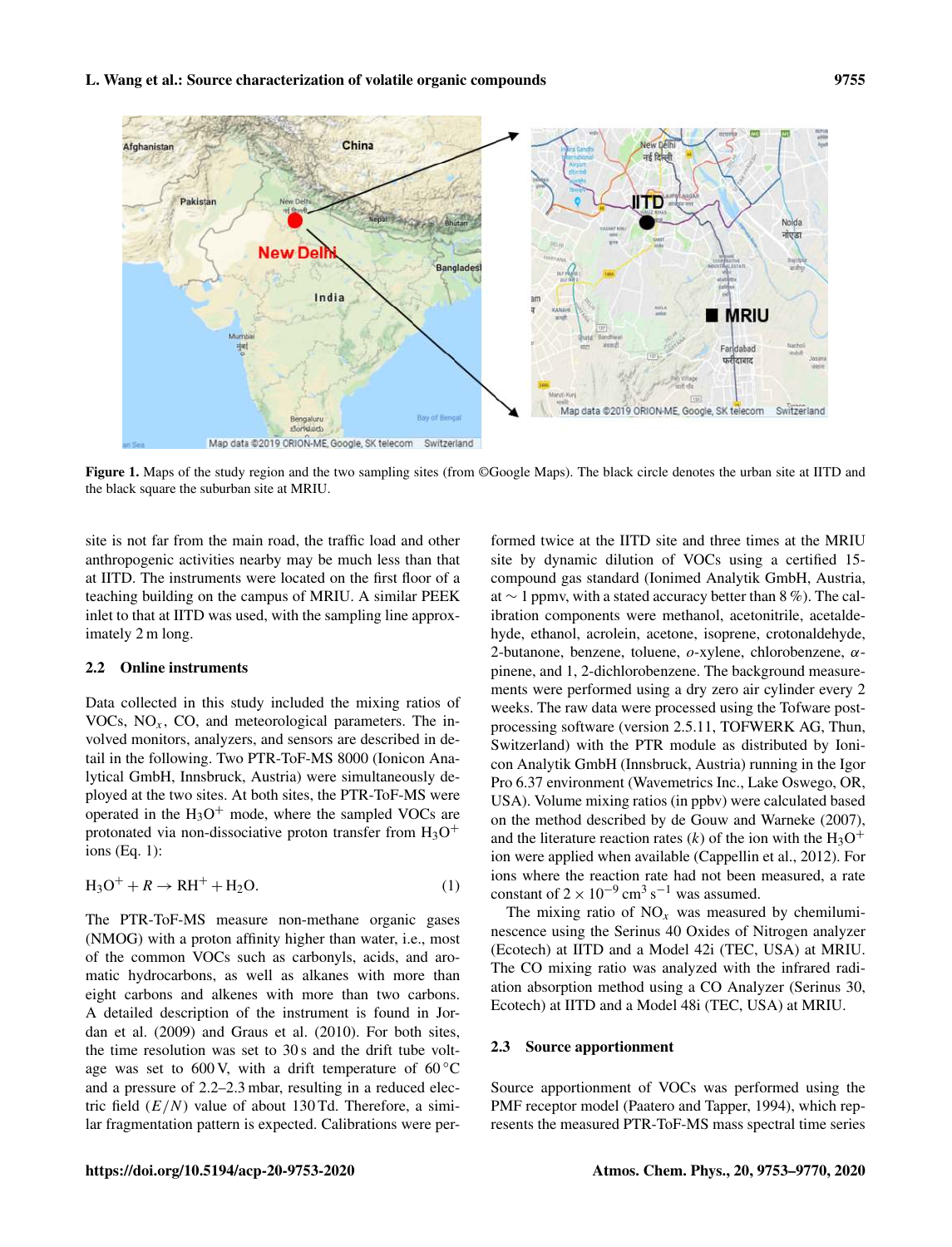as a linear combination of static factor profiles (characteristic of particular sources and/or atmospheric processes) and their time-dependent concentrations. This can be represented in matrix notation as follows:

$$
X = GF + E,\tag{2}
$$

where  $X$ ,  $G$ ,  $F$ , and  $E$  are matrices corresponding to the measured mass spectral time series (time  $\times m/z$ ), factor time series (time  $\times$  factor), factor profiles (factor  $\times$  *m*/z), and model residuals (time  $\times m/z$ ), respectively. In this study, we used a total of 158 ions at IITD and 90 ions at MRIU measured by the PTR-ToF-MS (lists of ions utilized are shown in Tables S1 and S2 in the Supplement). Equation (2) is solved by minimizing the objective function,  $Q$  (Eq. 3), using a weighted least-squares algorithm:

$$
Q = \sum_{i}^{n} \sum_{j}^{m} (e_{ij}/s_{ij})^{2}.
$$
 (3)

Here,  $e_{ij}$  is the residuals (elements of E) and  $s_{ij}$  represents the corresponding measurement uncertainty.

As recommended by Paatero (2003), ions with a signalto-noise ratio (SNR) lower than 0.2 were excluded from the input matrix and ions with a signal-to-noise ratio (SNR) between 0.2 and 2 were down-weighted by increasing their uncertainties by a factor of 2. In addition, in this study, a few ions such as methanol, acetaldehyde, acetone, and acetic acid with mixing ratios 3–4 times higher than the other ions were excluded from the input. Due to extremely high SNR compared to other compounds, inclusion of these ions in PMF leads to solutions where only these ions are well explained, and useful source information is not retrieved.

PMF was implemented as the Multilinear Engine (ME-2) (Paatero, 1999), with the Source Finder (SoFi) toolkit for Igor Pro (Wavemetrics, Inc., Portland; Canonaco et al., 2013) used for model configuration and post-analysis. As different combinations of G and F can yield mathematically similar solutions (i.e., similar  $Q$ ), ME-2 enables intelligent rotational control to achieve reasonable solutions by involving constraints and external data. In this study, constraints were applied by combining a scalar  $a$  (usually between 0 and 1) and a reference profile (Canonaco et al., 2013). The a value determines the extent to which the resolved factors  $f'$  and  $g'$ are allowed to vary from the input reference elements of  $f$ and g according to Eq.  $(4)$ :

$$
f' = f \pm a \cdot f \text{ and } g' = g \pm a \cdot g. \tag{4}
$$

#### 3 Results and discussion

#### 3.1 Temporal and spatial variation

Figure 2 presents time series of the mixing ratios of CO and  $NO<sub>x</sub>$  as well as of the sum of all VOCs analyzed in the PMF model and temperature at the two sites. The fractional composition of VOCs in terms of the chemical formula-derived families is included as well. The mean mixing ratios of CO were 1.29 and 0.95 ppmv at IITD and MRIU, respectively. The average mixing ratio of  $NO<sub>x</sub>$  at IITD was 148.0 ppbv, 5 times higher than at MRIU (29.6 ppbv). Similarly, the summed VOC mixing ratio (i.e., all the ions included in PMF analysis; see Tables S1 and S2) was 27.6 ppbv at IITD, significantly higher than at MRIU (19.4 ppbv). The ambient temperature showed large variations during the campaign with an overall increasing trend after 21 February. Thus, the whole study period can be divided into two separate periods of relatively cold and warm temperatures. Figure S1 shows the box–whisker plots of temperature during the two periods at the two sites. As shown in Fig. S1, the average temperature was  $17 \degree C$  during the cold period and  $23 \degree C$  during the warm period at IITD. At MRIU, the average temperature was very similar when VOCs were measured, with the cold days averaging 16  $\rm{°C}$  and the warm periods 23  $\rm{°C}$ . During the warm period, the mean temperature reached the minimum at 06:00 LT, 1 h earlier than in the cold period. These differences in temperature along with other meteorological parameters are expected to have an impact on the emission profiles (e.g., Sekimoto et al., 2018) as well as the dilution and chemical transformation processes.

To investigate temporal and site-dependent changes in the relative composition of the VOCs, the measured signals of different ions were classified into seven families based on their identified chemical formulas, namely aromatic  $C_xH_y$ , non-aromatic  $C_xH_y$ ,  $C_xH_yO_1$ ,  $C_xH_yO_2$ ,  $C_xH_yO_3$ ,  $C_xH_yN$ , and  $C_xH_vNO_z$  compounds. Aromatic  $C_xH_v$  were classified due to their low H : C ratio, and oxidized aromatics are classified into the three  $C_xH_yO_z$  families. Aromatic  $C_xH_y$  were the largest fraction at both sites, constituting about 45.4 % at IITD (averaged 13.9 ppbv) and 34.3 % at MRIU (averaged 7.0 ppbv). The high fractions of aromatic compounds indicate strong influences from anthropogenic emissions, mainly vehicle exhaust, at both sites. At IITD, the contributions of  $C_xH_vO_1$  (21.9%, 5.6 ppby on average) and  $C_xH_vO_2$ (13.6 %, 3.6 ppbv) were also significant, followed by nonaromatic  $C_xH_y$  (11.3 %, 3.5 ppbv),  $C_xH_yN$  (5.2 %, 1.2 ppbv),  $C_xH_vO_3$  (2.3 %, 0.6 ppbv), and  $C_xH_vNO$  (0.4 %, 0.5 ppbv). At MRIU, the VOC family composition was similar, with the exception of a higher fraction and concentration of nonaromatic  $C_xH_y$  (23.2%, 4.2 ppbv), which was dominated by high  $C_5H_8$  and  $C_6H_{10}$  in the daytime compared to that at IITD. Besides, the averaged mixing ratios of the majority of the families were lower at MRIU than at IITD, except for non-aromatic  $C_xH_y$  and  $C_xH_yO_2$ . The averaged mixing ratios of  $C_xH_yO_1$ ,  $C_xH_yO_2$ ,  $C_xH_yN$ ,  $C_xH_yO_3$ , and  $C_xH_yNO$ were 3.6, 3.4, 0.5, 0.2, and 0.09 ppbv, respectively.

Owing to the variation of planetary boundary layer height (PBLH) as well as emission sources, temperature, and solar radiation, the time series of the mixing ratios of VOCs,  $NO<sub>x</sub>$ , and CO exhibited substantial differences between day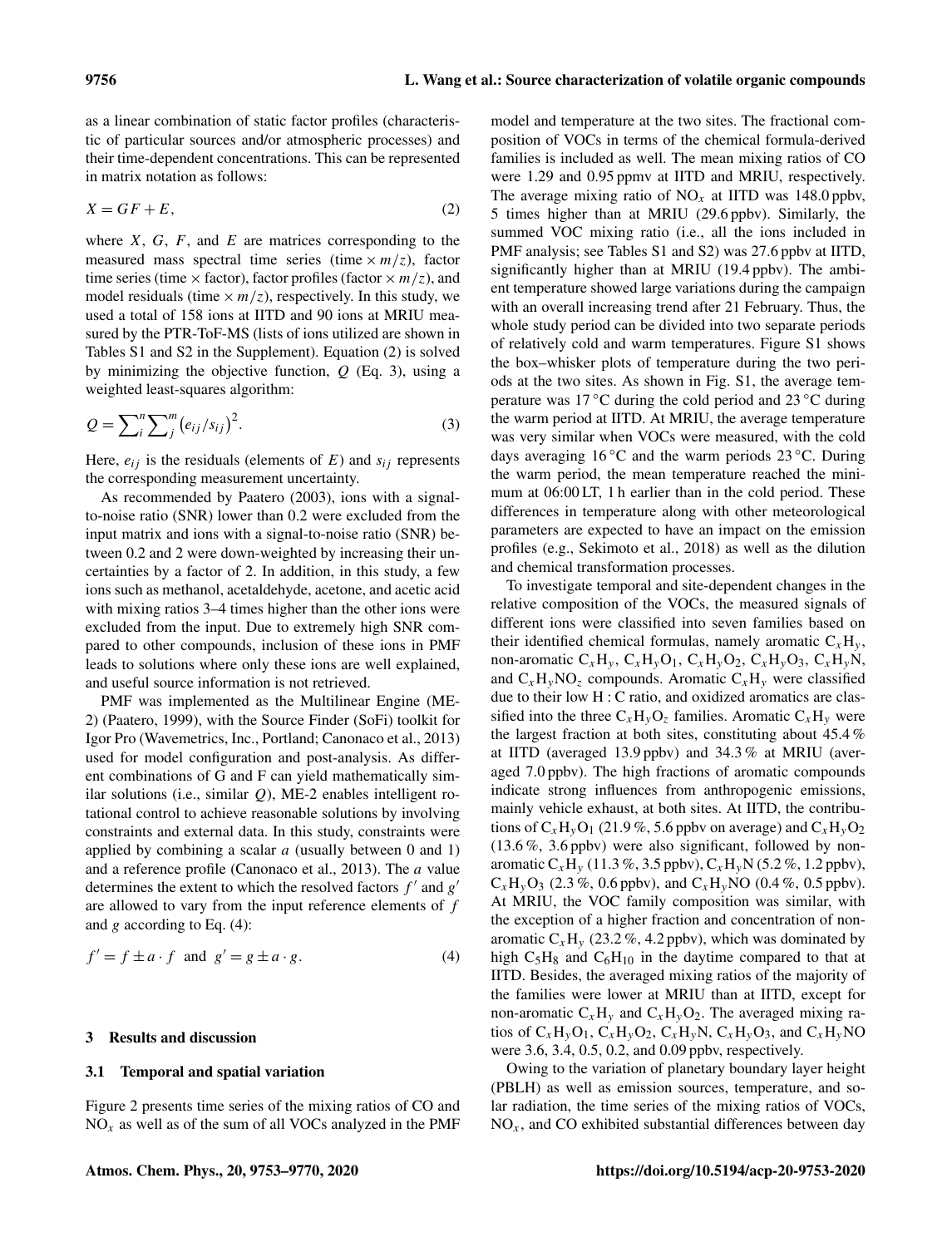

Figure 2. Temporal variations of CO,  $NO<sub>x</sub>$ , analyzed VOC mixing ratios and temperature as well as the contributions of seven VOC families at the two sites.

and night periods. Figure S2 in the Supplement shows the diurnal patterns of  $NO_x$ , CO, and different VOC families at both sites. The nocturnal mixing ratios of most of the VOC families, as well as those of CO and  $NO<sub>x</sub>$ , were higher than during daytime, with much greater diurnal variation at IITD than at MRIU. The spatial difference in the diurnal variation may be due to a lower influence of local emissions at the suburban MRIU site because of lower population density and fuel consumption. In addition, the relative proportions of the VOC families varied over time, indicating different emission patterns and oxidation chemistry. For instance, substantial contributions and concentrations of aromatic compounds and  $C_xH_vNO_1$  were observed at night at IITD, indicating strong anthropogenic emissions in the urban area, such as trafficrelated emissions and solid fuel combustion. Meanwhile, higher daytime contributions were found for the  $C_xH_yO_1$ and  $C_xH_yO_2$  families, and in particular the  $C_xH_yO_3$  family peaked around midday at IITD, indicating tropospheric aging and secondary formation during daytime. Moreover, the nocturnal concentrations of all the gas-phase species were higher at IITD compared to MRIU. During daytime, however, the concentrations of non-aromatic  $C_xH_y$ ,  $C_xH_yO_2$ , as well as CO at MRIU were higher compared to those at IITD.

#### 3.2 VOC source apportionment

## 3.2.1 Solution selection

We evaluated unconstrained solutions from 4 to 11 factors individually for both sites, and solutions were selected based on interpretation of the spectra, reference information from the emission inventory, correlation of VOC factors with ancillary measurements, and mathematical diagnostics describing PMF performance. A six-factor solution was selected as the best representation of the data measured at both sites, which includes two traffic factors, two solid fuel combustion factors, and two secondary factors. An industrial factor is not presented in the results, as marker compounds typically originating from industrial emissions are either not measured (such as halogen compounds) or not included in this PMF analysis (such as methanol and acetone as described in Sect. 2.3). In terms of PMF performance, the  $Q/Q_{\rm exp}$ did not show any step change with increasing factor number (Fig. S3). Solutions with less than six factors failed to provide reasonably separated sources, while solutions with more factors led to additional traffic or solid fuel combustion factors that did not improve the interpretability of the results. These additional factors were likely the result of minor variations across discrete instances of a given source (e.g.,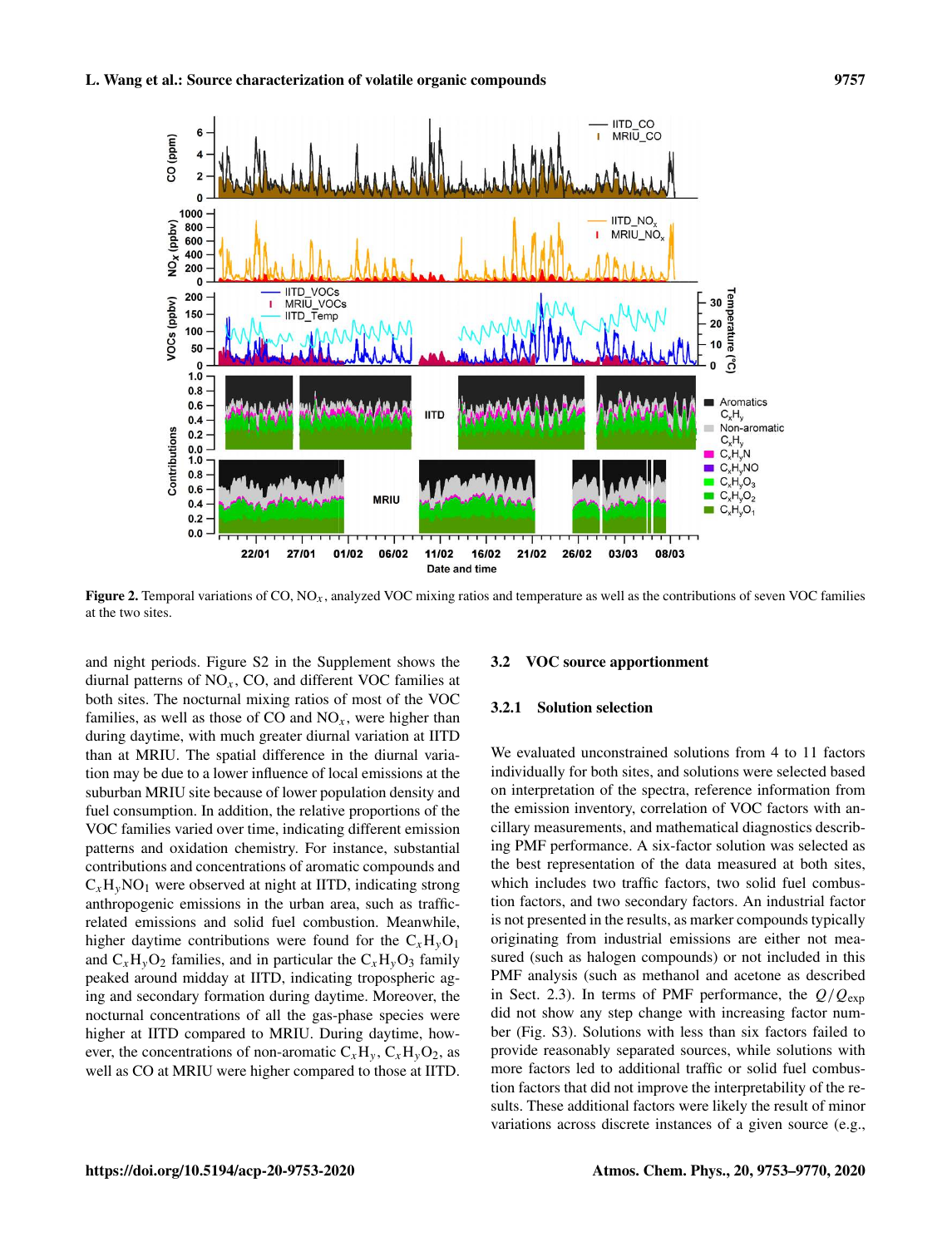vehicle-to-vehicle variations in VOC composition) and slight differences in reactive history.

At IITD, the concentrations of several aromatics were very high, being 10–20 times higher than those of the major phenols and over 100 times higher than for the compounds with the lowest concentration. As a result, initial PMF results were over-weighted towards explaining aromatic variability. Thus, aromatics were apportioned to all the resolved factors, including factors that otherwise appear secondary and where such high attribution is not reasonable. To guide this mathematical artifact and the model towards environmentally reasonable results, constraints were applied to the IITD secondary factors as follows. First, PMF was performed with a new input matrix excluding the most abundant aromatic ions, namely  $C_6H_6H^+$ ,  $C_7H_8H^+$ ,  $C_8H_{10}H^+$ , and  $C_9H_{12}H^+$  (PMF results with the new input are shown in Fig. S4). This yielded a reasonable five-factor solution from which the spectra of the two secondary factors were selected for use as reference profiles in the original dataset. PMF was then executed again on the full dataset (i.e., all 158 ions including the aromatics), with constraints applied to the two secondary factors using the a-value approach. Since we obtained the reference from the same dataset, the  $a$  value was set to a smaller range than the usual case. Here, solutions with the  $a$  value ranging from 0.1 to 0.3 were evaluated, and no significant differences in terms of the spectra and temporal variations were observed among all the results. In the following analysis, the solution with an  $a$  value  $= 0.1$  for both factors was selected as the IITD result, and the result with an  $a$  value  $= 0.3$  is presented in Fig. S5.

At MRIU, the lower aromatic concentrations meant that even the unconstrained PMF did not apportion significant aromatic mass to resolved secondary factors. For consistency, we also tested the constraint-based method described above, but the two methods did not yield significant differences at MRIU (see Fig. S6). Therefore, at MRIU the unconstrained solution was selected for further interpretation.

## 3.2.2 Factor identification

Figures 3 and 4 show the factor profiles (a), time series (b), and diurnal patterns (c) of the selected PMF solution at IITD and MRIU, respectively. In the following, we present a detailed discussion of the factor characteristics at IITD. The MRIU factors are qualitatively similar, and therefore a detailed discussion is not repeated, but rather a site comparison is presented in Sect. 3.3.

The first two factors are related to vehicle emissions and are denoted Traffic1 and Traffic2. Both are enhanced during the night and are relatively low during daytime. The mass spectra of both Traffic1 and Traffic2 are dominated by aromatic  $C_xH_y$  compounds, namely  $C_6H_6$  (*m*/z 79.054),  $C_7H_8$  $(m/z 93.070)$ , C<sub>8</sub>H<sub>10</sub>  $(m/z 107.086)$ , C<sub>9</sub>H<sub>12</sub>  $(m/z 121.101)$ , and  $C_{10}H_{14}$  ( $m/z$  135.117). These ions are tentatively attributed to benzene, toluene,  $C_8$  aromatics,  $C_9$  aromatics, and  $C_{10}$  aromatics, which are well-studied markers for vehicular emissions (Yao et al., 2015; Cao et al., 2016). While Traffic1 is mostly composed of pure aromatics, Traffic2 includes relatively high contributions from non-aromatic hydrocarbons and some oxygenated compounds. As shown in Fig. 3b, both traffic factors exhibit temporal variations similar to  $NO<sub>x</sub>$ , which originates mainly from vehicle emissions in an urban area. The correlation of Traffic 2 with  $NO_x (R^2 = 0.76)$ is better than either Traffic1 with NO<sub>x</sub> ( $R^2 = 0.55$ ) or their sum (Traffic1 + Traffic2) with  $NO_x (R^2 = 0.67)$ . To alleviate urban traffic congestion, heavy-duty vehicles are banned in Delhi during the rush hours and daytime (07:00–21:00 LT). As a result, most heavy-duty traffic in Delhi occurs overnight rather than during daytime. This difference in traffic patterns corresponds to the temporal differences in Traffic1 and Traffic2. As shown in Fig. S7, the ratio of Traffic2 to Traffic1 is very low during the daytime and starts to increase slightly from 16:00 LT. Although both Traffic1 and Traffic2 are high during the night, with their maximum concentrations around 21:00 LT, the Traffic2 / Traffic1 ratio is as low as 0.6 at that time. The ratio increases overnight with a sharp increase during the early morning, reaching a maximum value of 1.4 at 07:00 LT, suggesting that Traffic1 is the dominant traffic source both day and night. This can be explained as coldstart emissions from gasoline vehicles emit high amounts of VOCs, while heavy-duty vehicles contribute much less to VOCs but more to BC and  $NO<sub>x</sub>$  (Platt et al., 2017). Further, the spectrum of Traffic2 is characterized by high fractions of high-mass aromatic compounds. For instance, the ratio of  $C_8/C_7$  aromatics is tripled in Traffic2 compared to that in Traffic1, which is similar to the ratio of the emission factors from previous studies (3.5 times, Gentner et al., 2013). Since the vehicle number in Delhi has increased dramatically in the past 2 decades (the registered vehicular population has tripled since 1994 and has reached 7.6 million), the related pollution is considered an increasingly significant source of atmospheric pollution. Overall, the sum of the two traffic factors is found to be the dominant VOC source in Delhi, with contributions of 33.8 % from Traffic1 and 22.8 % from Traffic2 to the total analyzed VOCs.

Two other factors are found to be related to solid fuel combustion (SFC) and are named SFC1 and SFC2. SFC1 is characterized by high loadings of aromatics, as well as oxygenated ions, such as  $C_6H_6(C_nH_{2n})O_1$ ,  $C_6H_6(C_nH_{2n})O_2$ ,  $C_4H_4(C_nH_{2n})O_1$ ,  $C_4H_4(C_nH_{2n})O_2$ , and  $C_5H_4O_{1-2}$ . These ions are tentatively attributed to phenolic compounds and furans (Stockwell et al., 2015; Bruns et al., 2017). The relative fractions of emission factors (EF, in milligram per kilogram fuel) of  $C_5H_4O_2$  (100 mg kg<sup>-1</sup>),  $C_6H_6O$  (110 mg kg<sup>-1</sup>), and  $C_6H_6O_2$  (60 100 mg kg<sup>-1</sup>) are similar to their relative concentrations in SFC1 (i.e.,  $C_5H_4O_2$  ( $m/z$  97.028, 0.019),  $C_6H_6O$  ( $m/z$  95.049, 0.021), and  $C_6H_6O_2 - m/z$  111.044, 0.012), consistent with the identification of the factor. Besides, previous studies have reported that furans and phenols are emitted in high quantities by wood/biomass burning and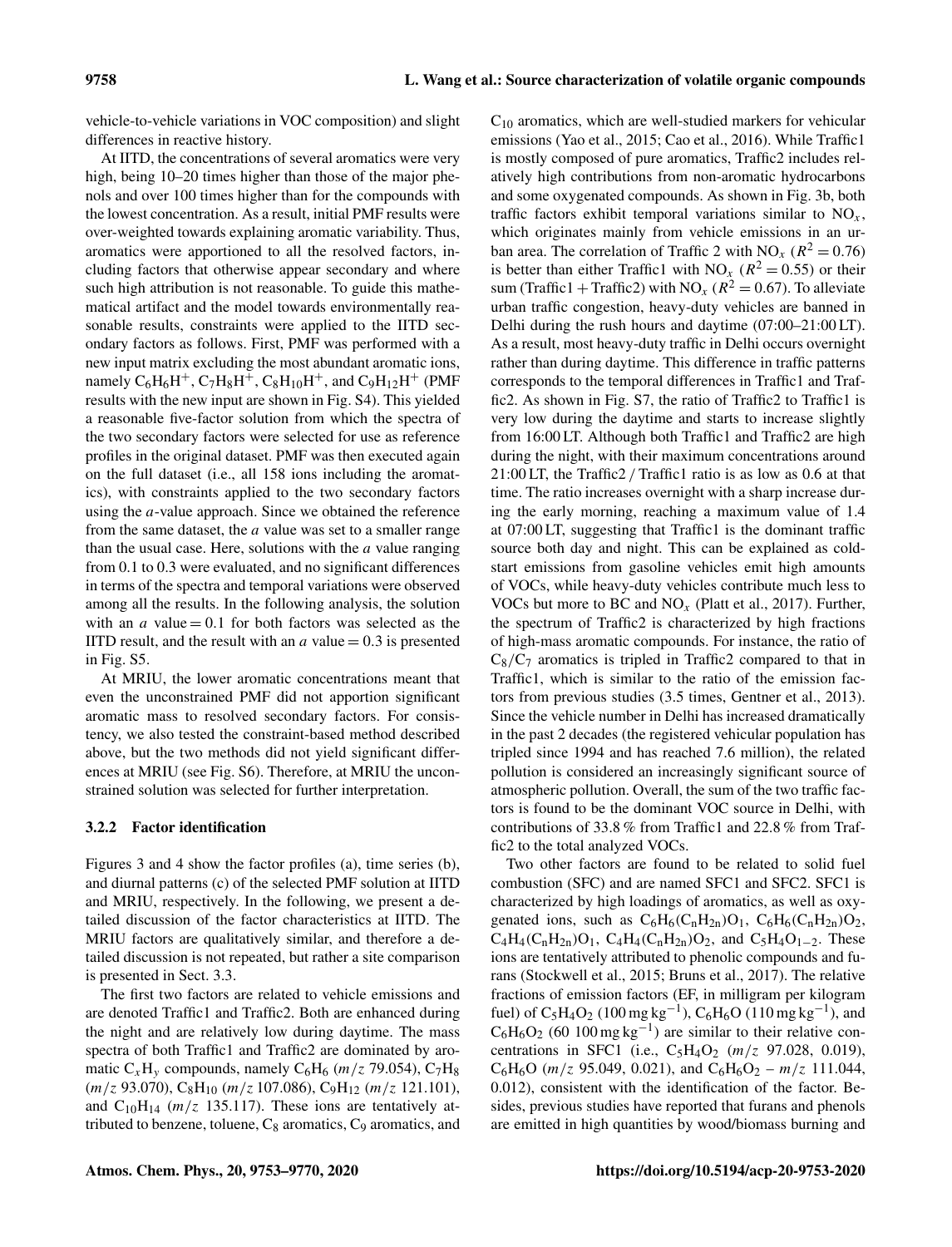

Figure 3. PMF results at IITD, showing (a) factor profiles, (b) time series, and (c) diurnal patterns. In (a), the left axis for each factor profile is the relative composition of each factor (i.e., the horizontal sum is 1) and the right axis is the relative contribution of each factor to a given ion. Ions are colored based on the seven family classes as described in Sect. 3.1. (b) Temporal evolution of resolved factors at IITD, together with external reference data, e.g.,  $NO<sub>x</sub>$ , CO, solar radiation, and temperature. (c) Medians of diurnal cycles of factors at IITD, shaded with interquartile ranges as well as the 10th and 90th percentiles.

coal combustion (Bruns et al., 2017; Klein et al., 2018) and thus are regarded as important markers for these combustion processes. In urban Delhi, the use of solid fuels is not limited to wood and coal but includes open combustion of many types of biomass and even waste. In addition, traditional stoves remain popular in some residential households and restaurants, and their VOC emission profiles are still not clear. SFC1 is identified as being more related to primary emissions from solid fuel combustion, which might include many types of biomass burning, coal combustion, and even trash combustion. The spectrum of the SFC2 factor is dominated by benzene and to a lesser extent toluene, while the more reactive phenols and furans are only present in small amounts, suggesting increased age. In addition, it includes a high mass fraction of N-containing compounds, such as  $C_3H_3N$ ,  $C_4H_5N$ , and  $C_7H_5N$ . Although the chemical identification of these ions is not confirmed, these ions were reported in biomass burning as well (Stockwell et al., 2015; Sekimoto et al., 2018) and may be attributed to nitriles, which have longer OH lifetimes compared to furans and phenols (Meylan and Howard, 1993; Atkinson et al., 1989). SFC2 also explains a higher fraction of higher molecular-weight molecules, e.g.,  $C_6H_5NO_3$  and  $C_7H_7NO_3$ . These ions are attributed to nitrophenols, which are semivolatile compounds found in biomass-burning-related secondary organic aerosol

(Mohr et al., 2013). As shown in Fig. 3c, SFC1 exhibits a diurnal pattern with a maximum value at 20:00 LT and a smaller peak at 08:00 LT, consistent with residential heating and/or cooking activities. SFC2 is also high at night, although it peaks several hours later than SFC1 (at 05:00 LT) and decreases strongly during daytime without any morning peak. This suggests that the nocturnal peak of SFC2 may be due to dark oxidation of emitted precursor VOCs, e.g., by nitrate radicals. Therefore, considering emissions, chemical transformation, and reactivity, SFC1 represents more primary emissions from various types of solid fuel combustion in central Delhi, while SFC2 is associated with more aged emissions from solid fuel combustion.

Finally, two secondary VOC factors are identified, the spectra of which are distinguished from the other factors by a strong presence of oxygenated compounds. Secondary VOC1 (denoted SecVOC1 in the following) contributes a large fraction of  $C_2H_4O_3$  and  $C_4H_2O_3$ , and the spectrum is dominated by  $C_4H_8O$ ,  $C_3H_4O_2$ ,  $C_3H_6O_2$ , and  $C_3H_6O_3$ , although the relative contributions to these ions are comparably lower than to  $C_2H_4O_3$  and  $C_4H_2O_3$ . These ions are likely oxidation products from various photochemical processes and are not unique to specific precursors and oxidation processes. The time series of SecVOC1 follows that of the solar radiation, which has a regular contribution cycle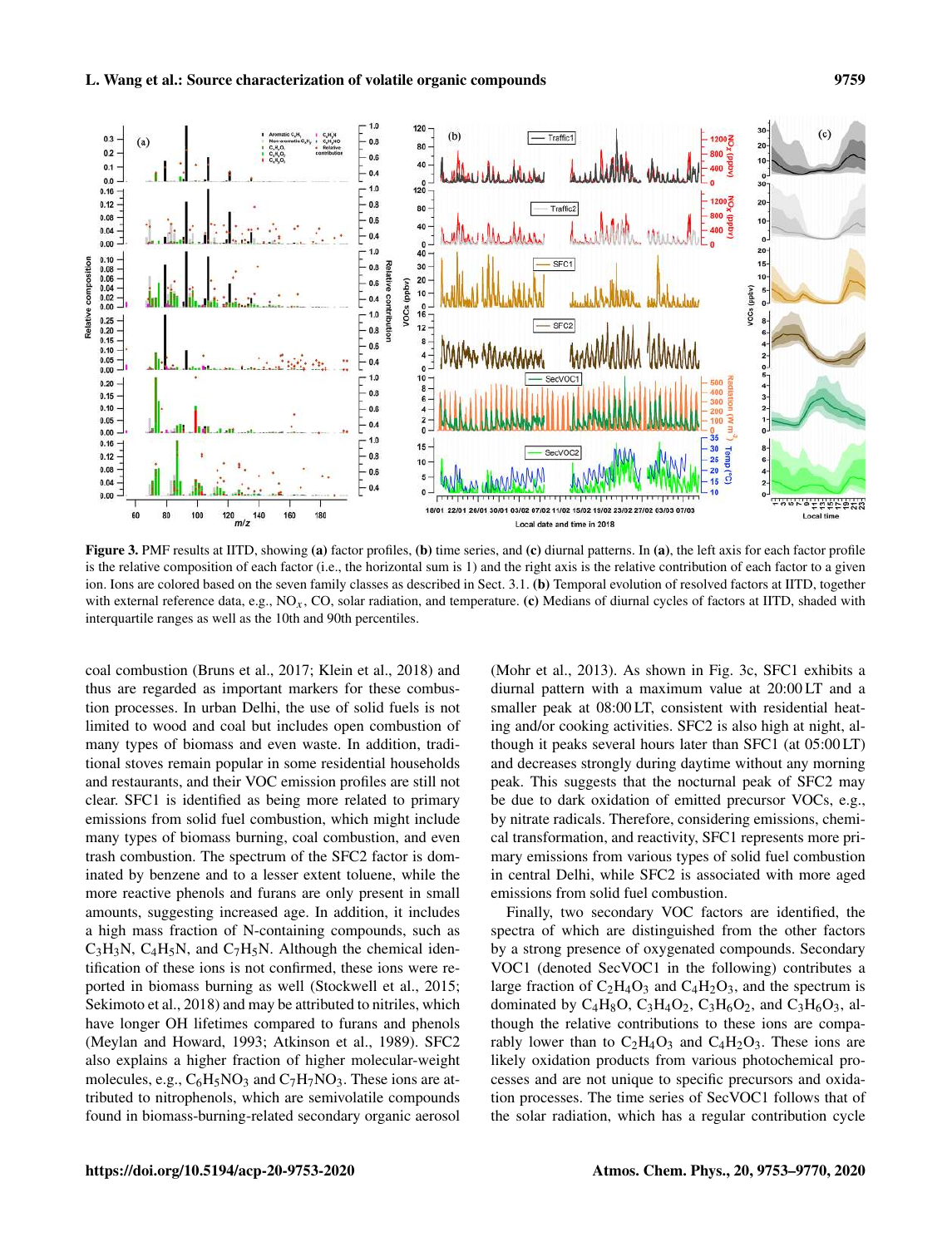

Figure 4. PMF results at MRIU, showing (a) factor profiles, (b) time series, and (c) diurnal patterns. (a) Relative composition (left axis) and relative contribution (right axis) of each factor to a given ion. Ions are colored based on the seven family classes as described in Sect. 3.1. (b) Temporal evolution of resolved factors at MRIU, together with external reference data, e.g.,  $NQ_x$ ,  $CQ_y$ , solar radiation, and temperature. (c) Medians of diurnal cycles of factors at MRIU, shaded with interquartile ranges as well as the 10th and 90th percentiles.

during daytime. The diurnal of SecVOC1 shows a rapid enhancement starting from around 07:00 to 08:00 LT and declines continuously after 13:00 LT. This indicates that while many of these ions can be formed rapidly during daytime, they may have a short lifetime owing to partitioning to the condensed phase and/or heterogeneous processes. Secondary VOC2 (SecVOC2) has significant contributions from  $C_3H_4O_2$  and  $C_3H_6O_2$  as well, but the relative contributions to C<sub>3</sub>H<sub>4</sub>O<sub>2</sub>, C<sub>4</sub>H<sub>6</sub>O<sub>2−3</sub>, C<sub>6</sub>H<sub>6</sub>O<sub>2</sub>, C<sub>8</sub>H<sub>8</sub>O<sub>3</sub>, and C<sub>6</sub>H<sub>5</sub>NO<sub>3</sub> are substantially higher than for SecVOC1. It also includes many oxygenated compounds with higher molecular weight, e.g., C<sub>5</sub>H<sub>10</sub>O<sub>1−2</sub>, C<sub>6</sub>H<sub>10</sub>O<sub>1−2</sub>, and C<sub>6</sub>H<sub>12</sub>O<sub>1−2</sub>. SecVOC2 (Fig. 3c) is not only high during daytime, with a slow rise in the morning and a peak around 10:00–12:00 LT, but is also high at night, reaching its nocturnal maximum from 20:00 LT to midnight. Major fractions of alkyl nitrates  $(RONO<sub>2</sub>)$  are detected as  $(ROH \cdot H^{+})$  fragment ions by the PTR-ToF-MS (Aoki et al., 2007). Therefore, species such as  $C_5H_{10}O_{1-2}$ ,  $C_6H_{10}O_{1-2}$ , and  $C_6H_{12}O_{1-2}$  may be partially attributed to fragments from organic nitrates, which contribute to the high nocturnal SecVOC2 mixing ratio. Therefore, it is likely that SecVOC1 is a mix of first-generation products and latergeneration oxidation products, while SecVOC2 is possibly associated with second-generation products and nighttime chemistry.

## 3.3 Comparison of VOC sources

Figure 5 compares the diurnal cycles and mass spectra of the two Traffic and two SFC factors between the two sites. While the factor profiles are similar for the primary factors (i.e., Traffic1, Traffic 2, and SFC1 at both sites share the same major ions), their diurnal patterns are different. Higher nocturnal concentrations and day–night variations are observed at IITD than at MRIU for all three primary factors. For example, for Traffic1 the nocturnal maximum is 5.3 times higher than the daytime minimum at IITD and only 2.7 times higher at MRIU. For SFC1, the corresponding numbers are 36.8 at IITD and 6.9 at MRIU. This is possibly due to increased traffic density and more intense combustion activities in the highly populated urban areas. Besides, Fig. S8 presents concentration-weighted trajectory (CWT) plots of the six factors at both sites. Details of the back-trajectory and CWT analysis are shown in the Supplement. As shown in Fig. S8, high concentrations of primary factors are found both north and northwest of IITD, whereas high primary factors originate from southeast of MRIU, different from the direction of IITD.

Unlike the primary factors, the mass spectra of SFC2 differ between the two sites. At IITD, SFC2 is rich not only in benzene, but also in toluene. However, as shown in Fig. 5, toluene is much lower at MRIU, while the relative benzene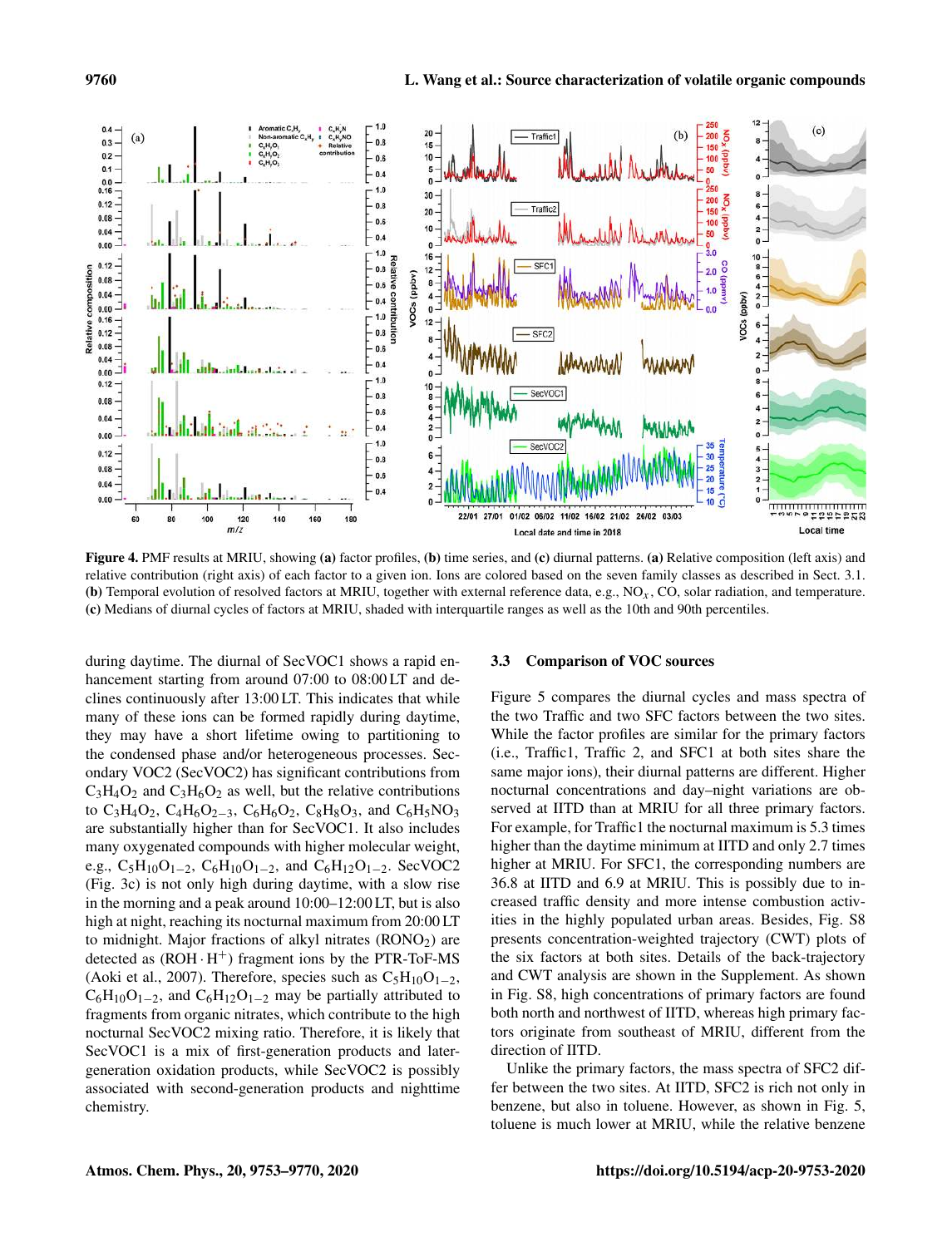

Figure 5. Comparisons of averaged factor diurnal patterns and factor profiles at the two sites. The left-hand-side panels present the factor profiles with the IITD spectrum on top and the MRIU spectrum on bottom, color coded by the VOC families described in Sect. 3.1. The right-hand-side panels show the box and whisker plots of diurnal cycles at the two sites, with the blue panel representing IITD and the red panel MRIU.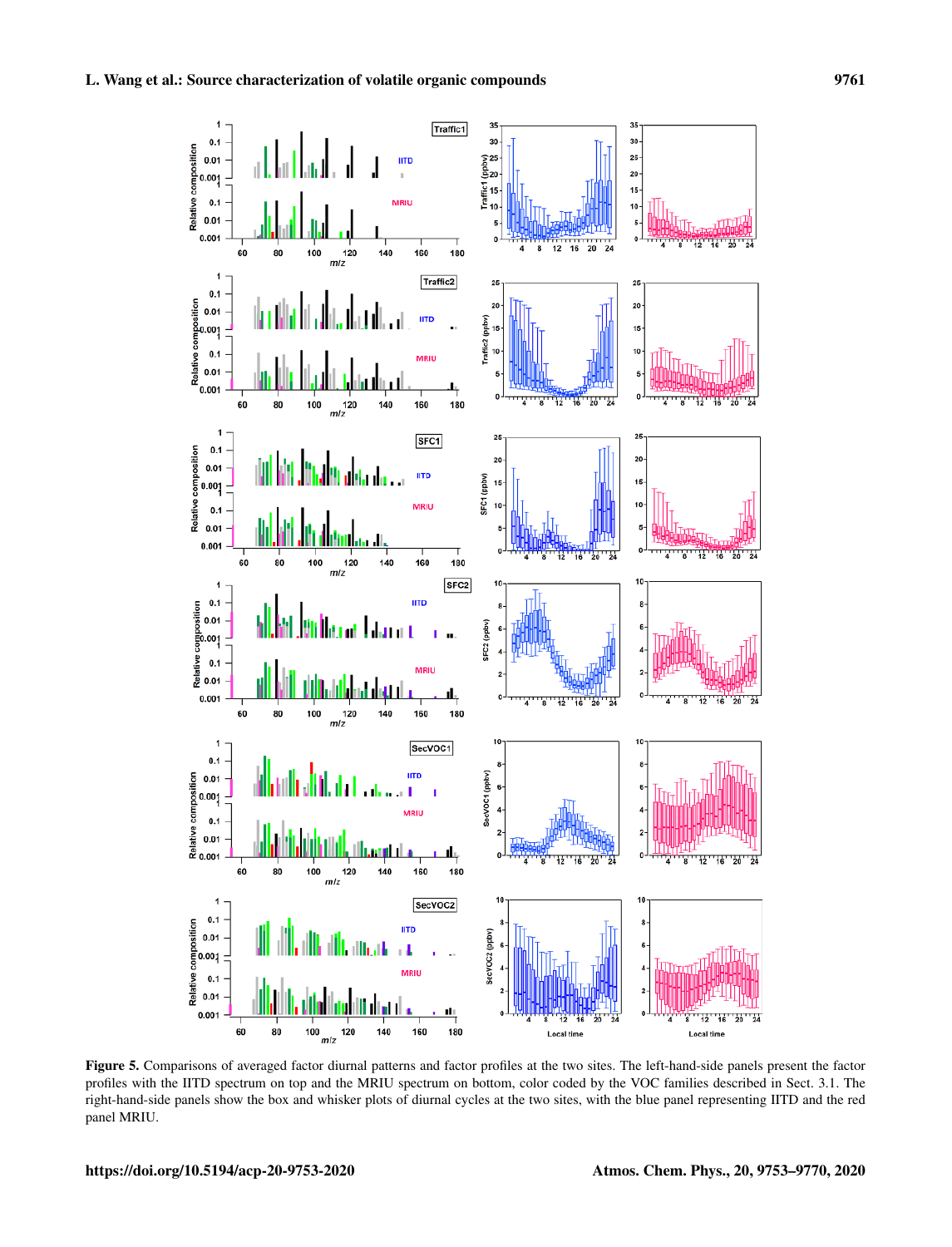concentration remains high. In addition, SFC2 at MRIU is richer in some oxygenated compounds, such as  $C_6H_{12}O_{1-2}$ ,  $C_5H_{10}O_2$ ,  $C_6H_{10}O_2$ , and  $C_4H_{4/6/8}O_2$ . These ions are the major ions found in the SecVOC2 factor at IITD. Because toluene has a much shorter photochemical lifetime than benzene, this suggests that SFC2 comprises less freshly emitted but more aged compounds at MRIU than at IITD. Although the SFC2 factors exhibit similar diurnal trends at the two sites, the time of the daily maximum is different. At MRIU, SFC2 reaches the maximum at 07:00 LT, which is approximately 2 h later than that at IITD. Further, the maximum averaged SFC2 mixing ratio at MRIU is 4.41 ppbv, lower than the peak value of 6.20 ppbv at IITD and consistent with the higher primary emission levels at IITD.

The two secondary VOC factors, in particular, show major differences between the two locations in terms of diurnal variations and spectra. On a simple level, the two SecVOC2 are considered to represent related factors because of their similar long-term trends with local temperature (Figs. 3 and 4). However, the mass spectra are different, indicating different aging mechanisms. As illustrated in Figs. 3 and 4, the spectrum of SecVOC1 is dominated by  $C_4H_2O_3$  and  $C_2H_4O_3$ at IITD but less so at MRIU for both SecVOC factors, especially in the case of  $C_4H_2O_3$ . Further, the IITD SecVOC1 shows additional origins apart from the directions of primary factors, indicating influences from transport (Fig. S8). The SecVOC2 at IITD, however, is comparable to the MRIU SecVOC1 in terms of factor fingerprint (Fig. S9). The spectra of the two factors are both characterized by high contributions to C<sub>3</sub>H<sub>4</sub>O<sub>2</sub>, C<sub>4</sub>H<sub>6</sub>O<sub>2−3</sub>, C<sub>5</sub>H<sub>10</sub>O<sub>1−2</sub>, C<sub>6</sub>H<sub>10</sub>O<sub>1−2</sub>, and  $C_6H_{12}O_{1-2}$ , with a relatively higher contribution to  $C_4H_2O_3$ and  $C_2H_4O_3$  by IITD SecVOC2. However, their time trends and diurnal variations are rather different. Although they both increase during daytime, the maximum is found about 4 h later at MRIU than at IITD, possibly due to less primary emission in the morning. The elevated periods of IITD SecVOC2 are not only related to higher temperature, but are also consistent with the periods with much stronger primary emissions (e.g., Traffic factors). Similarly, the time series of MRIU SecVOC1 is also high in January when all the primary factors are high compared to the rest of the periods. Besides, as shown in Fig. S8, SecVOC2 at IITD and SecVOC1 at MRIU exhibit similar geographical origins as the primary factors at the respective sites, suggesting local oxidation of primary emissions. The spectrum of MRIU SecVOC2 is also loaded with  $C_4H_2O_3$ ,  $C_2H_4O_3$ , as well as high  $C_4H_8O$  and  $C_3H_4O_2$ , but the contributions to these ions are much lower than SecVOC1. In addition, MRIU SecVOC2 exhibits a similar time series to that of local temperature, which increases in the warmer period of the campaign. The overall trend is quite different from the local primary factors but has some similarities to that of IITD SecVOC2. As shown in Fig. S8, high concentrations of MRIU SecVOC2 originate mainly from the northerly and northwesterly directions, consistent with the location of the IITD site. Therefore, it is possible that MRIU SecVOC2 represents oxidized VOCs on a relatively regional scale.

Figure 6 presents the stacked factor diurnal patterns at the two sites. Much higher nocturnal mixing ratios of VOCs are observed at IITD than at MRIU, leading to pronounced day– night differences, while during daytime higher mixing ratios are found at MRIU than at IITD (with 15 ppbv at MRIU in the mid-afternoon compared to 10 ppbv at IITD). This can be explained by the fact that at IITD the VOC mixing ratio is dominated by primary emissions, especially during the night, while at MRIU the VOC mixing ratio is dominated by secondary formation, at least during the day. At IITD, primary factors contribute around 85 % before midnight, with large fractions coming from Traffic factors and SFC1. Afterwards, SFC2 gradually increases and contributes over 40 % of the total mixing ratio before sunrise, when other primary factors decrease to about 50 %. At the suburban MRIU site, although the nocturnal mixing ratios of primary VOCs are about half as high as that at IITD, they contribute around 70 % of the total VOC concentrations. In the daytime, however, the SecVOC contribution is as high as 54 %, compared to the maximum of 41 % at IITD. Generally, the MRIU SecVOC contributes about 15 %–20 % more than that at the IITD site throughout the day, mostly due to increased SecVOC1. This may be partially explained by the differences in rotation techniques we applied in running the model for the two secondary factors. As illustrated in Fig. S10, by applying the similar a-value approach to MRIU as used at IITD, the constrained MRIU SecVOC is around 1.5 ppb lower than the raw PMF result and contributes a maximum of 10 % less at around 14:00–15:00 LT. However, SecVOC contributes 31 % to the total analyzed VOC mixing ratio in the constrained MRIU solution instead of a contribution of 34 % from the unconstrained result as illustrated above. Both PMF solutions resolved at MRIU show much higher fractions of SecVOC compared to that at IITD (16 %). Therefore, the rotation techniques only play a minor part in the discrepancies between the two sites. More importantly, the difference in SecVOC is probably due to different oxidation conditions at the two sites. Owing to the high mixing ratio of  $NO<sub>x</sub>$  and the suppression of oxidants like OH radicals, the chemical oxidation of primary VOCs occurs to a greater extent downwind of urban emission sources. As shown in Fig. S8, high mixing ratios of SecVOC at MRIU originate from northwesterly directions, different from the origins of local primary factors (southeasterly). Besides, the longer oxidation time may be another reason for the higher SecVOC mixing ratios at MRIU. In addition, several ions below  $m/z$  60 that can be detected by the PTR-ToF-MS are excluded from PMF as discussed in Sect. 2.3, such as methanol, acetaldehyde, acetone, and acetic acids. These ions are 3–4 times higher than the dominant ions in the PMF analysis, possibly owing to much higher emission rates and natural abundance. Besides, other excluded compounds such as  $C_1-C_4$  alkanes and  $C_1-C_4$  alkenes which are not detectable by the PTR-ToF-MS are substantial contrib-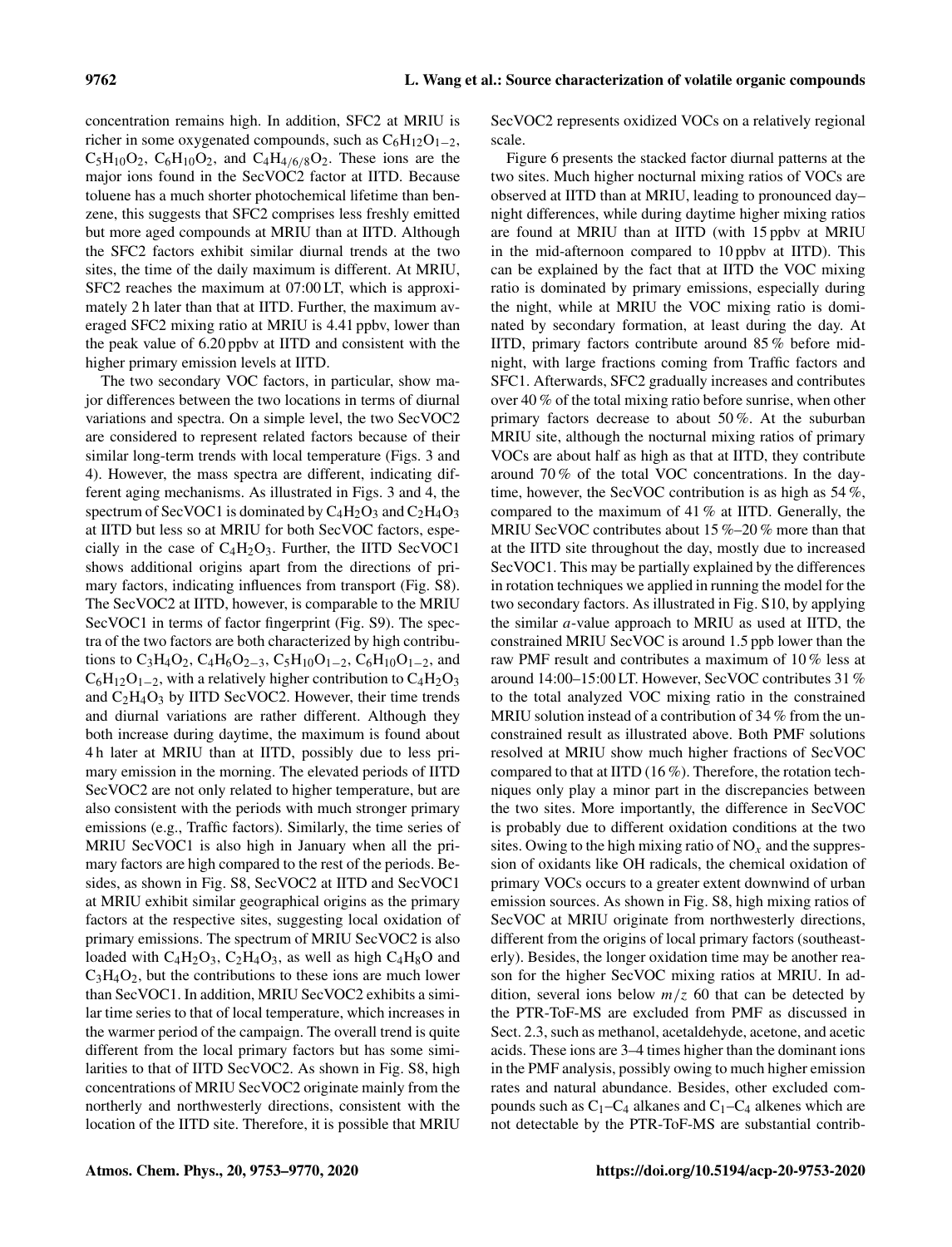

Figure 6. (a, c) Diurnal patterns of factor mixing ratios at the two sites, color-coded by the six retrieved factors. (b, d) Diurnal patterns of the fractional contributions of the factors at the two sites.

utors to the total VOC mixing ratio as well. However, these ions are minor contributors to SOA formation and only substantially contribute to the formation of ozone, which is a major issue in summer. Although the mixing ratio of the sum of VOCs in the PMF only accounts for 39.6 % at IITD and 24.2 % at MRIU (Fig. S11), many of these compounds are the dominant precursors in terms of SOA formation (Wu and Xie, 2017, 2018).

## 3.4 Evaluation of biogenic signatures

Biogenic VOCs, i.e., isoprene and monoterpenes, are not separated into a specific factor in this study. This is in part due to the small number of ions that can be unambiguously assigned to these sources. Specifically, the structure assignment and quantification of non-aromatic  $C_xH_y$  can be uncertain not only because of isomers, but also because of fragments from aldehydes, alcohols, and other long-chain aliphatic hydrocarbons. Therefore,  $C_5H_8$  ( $m/z$  69.070) and the sum of  $C_{10}H_{16}$  (*m/z* 137.132) and  $C_6H_8$  (*m/z* 81.070, a major fragment of  $C_{10}H_{16}$ ) can only serve as upper estimates of the actual isoprene and monoterpenes, respectively. The averaged mixing ratios of isoprene and monoterpenes

are low during the campaign, with 0.8 and 0.46 ppbv, respectively, at IITD, and 1.2 and 0.32 ppbv, respectively, at MRIU. Figure 7 illustrates the explained variation of the two major biogenic markers (i.e., isoprene and monoterpenes) and several other ions possibly related to their oxidation products. Among them,  $C_4H_6O_{1-2}$  (m/z 71.049, m/z 87.044) and C<sub>5</sub>H<sub>8</sub>O<sub>1−2</sub> ( $m/z$  85.065,  $m/z$  101.060) are found in the photooxidation of isoprene, and  $C_9H_{14}O$  ( $m/z$  139.112) and  $C_{10}H_{14/16}O$  (*m/z* 151.112, *m/z* 153.127) are potential photochemical products from monoterpenes. Instead of being related to a specific secondary factor, the biogenic markers are largely explained by primary factors. There are several possible explanations. First, both isoprene and monoterpenes have been found in biomass-burning emissions from numerous laboratory and field studies (e.g., Bruns et al., 2017). Second, previous studies also indicated anthropogenic sources of isoprene from vehicular emissions (Borbon et al., 2001; Wagner and Kuttler, 2014). One recent paper showed that fragrances and personal care products may be an important emission source of urban monoterpenes and are correlated with traffic emissions (McDonald et al., 2018). Third, considerable amounts of these ions may be affected by isomers and frag-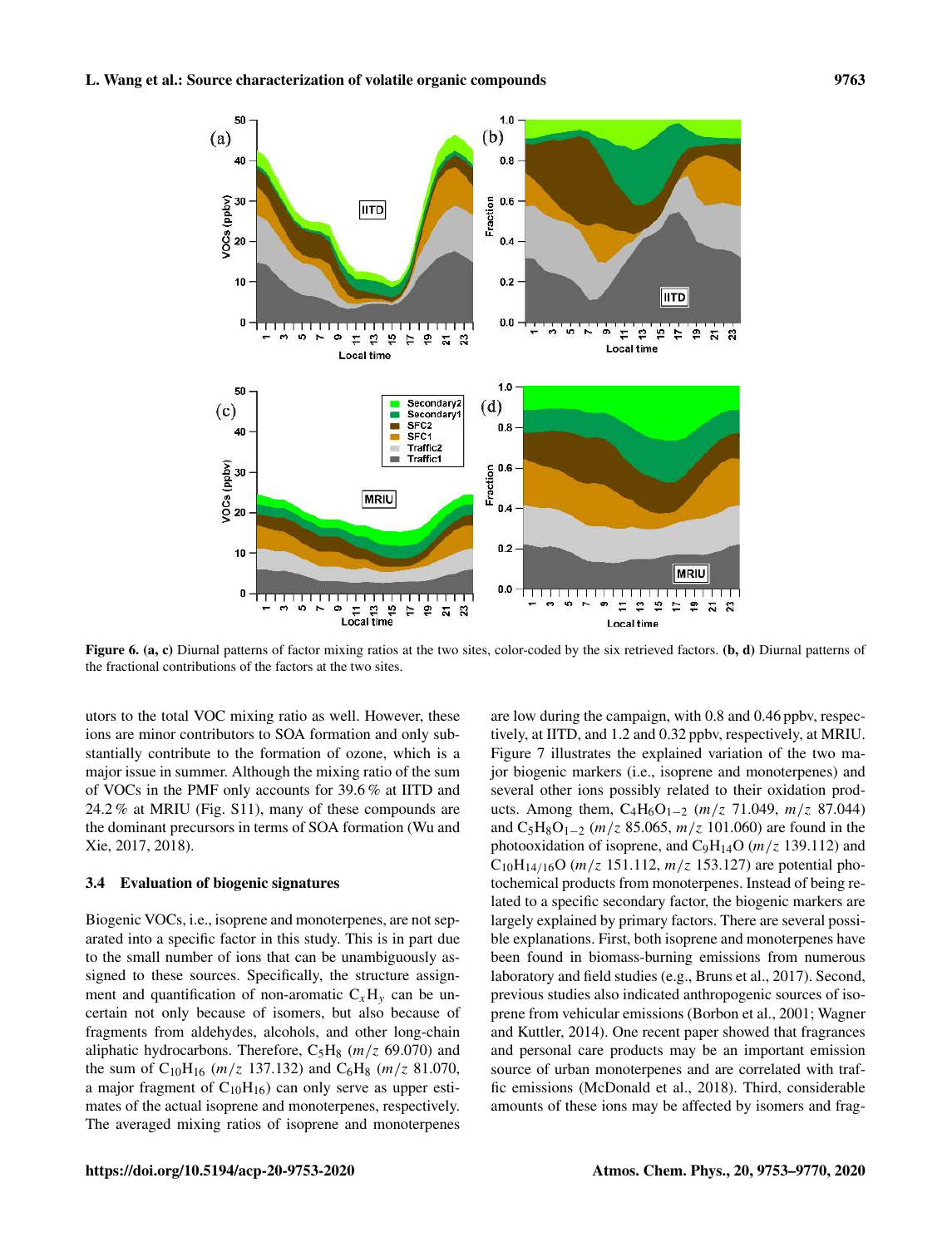

Figure 7. Explained variations of selected ions at the two sites, stacked such that the sum is the total explained variation, colorcoded by the six factors (a) at IITD and (b) at MRIU. Missing ions at MRIU were excluded from PMF analysis due to a low SNR. The possible candidates for these ions are isoprene  $(C_5H_8)$ ,  $MVK + MACR (C_4H_6O), 2,3$ -butanedione ( $C_4H_6O_2$ ), 3-methyl-3butene-2-one ( $C_5H_8O$ ), methyl methacrylate ( $C_5H_8O_2$ ), monoterpenes ( $C_{10}H_{16}$ ), and camphor ( $C_{10}H_{16}O$ ), respectively.

ments of larger ions originating from primary emissions. Finally, the two BVOCs are very reactive compounds, which have very short lifetimes especially during daytime and also during nighttime if  $NO<sub>3</sub>$  is present. Therefore, large amounts of BVOCs can be degraded very quickly via photochemical oxidation during daytime, resulting in lower daytime BVOC mixing ratios despite stronger natural emissions. As shown in Fig. S12, both isoprene and monoterpene are high at night and very low during daytime, similar to the diurnal trends of the primary factors. The only exception is isoprene at MRIU, which may be due to strong daytime emissions or contributions from isomers/fragments.

As shown in Fig. 7, the  $C_xH_yO_z$  ions are explained partially by secondary factors, indicating possible secondary formation from biogenic precursors. However, at both sites, considerable amounts of these ions are also explained by emissions from SFC. Previous studies showed that the emission factors of  $C_4H_6O_{1-2}$  are comparable to that of benzene  $(200 \text{ mg kg}^{-1})$ , and the EFs for C<sub>5</sub>H<sub>8</sub>O<sub>1-2</sub> and C<sub>10</sub>H<sub>16</sub>O are comparable to that of toluene  $(27 \text{ mg kg}^{-1})$  in biomass-/wood-burning emissions (Bruns et al., 2017; Koss et al., 2018). Besides, as these small molecular weight ions are possible products from various precursors and chemical pathways, their structures and precursor definitions are uncertain. However, the explained variations can still provide information on the aging processes. In general, the fraction explained by the secondary factors increases as the ions become more oxygenated. In addition, at IITD SecVOC1 explains much higher fractions of the  $C_xH_yO_1$  ions compared to SecVOC2, while the  $C_xH_yO_{2-3}$  ions are to a great extent explained by SecVOC2. As some of these less oxygenated ions originate from both fast photochemical formation and later-generation production, they are explained by both secondary factors. For example,  $C_4H_6O$ , which can be attributed to MVK (methyl vinyl ketone) and MACR (methacrolein), is formed rapidly via isoprene OH oxidation but can also be found as secondgeneration products via several other oxidation pathways. Generally, both biogenic markers and their oxidation products are low during the measurement period, and these ions contribute only small amounts to the two secondary factors, indicating minor contributions from biogenic emissions at the two sites during the campaign.

## 3.5 Characteristics of selected ions

Figure 8 shows the diurnal patterns of the explained variation of each PMF factor to selected ions measured at the two sites, stacked such that the height is the total modeled concentration. The red line in each plot represents the mean diurnal pattern of the measured mixing ratio. The model represents over 80 % of most of these selected ions and thus in general explains the variations of these ions well. The comparison of these diurnal patterns illustrates that distinct differences exist in the mixing ratios, variations, and source compositions of certain VOCs. The assignment of a specific compound structure to each ion can be ambiguous, particularly for the spectra obtained from ambient air due to the possibility of isomers and/or fragmentation. Still, we provide tentative candidates for the nine ions based on their molecular formulas and compounds found in previous fuel combustion and oxidation simulation studies. Structural assignments for aromatics and PAHs are more certain because the low H-to-C atomic ratio reduces the number of reasonable structures; therefore,  $C_6H_6$ ,  $C_7H_8$ , and  $C_{10}H_8$  are mainly attributed to benzene, toluene, and naphthalene, respectively. Also included in Fig. 8 are  $C_5H_4O_2$ ,  $C_6H_6O$ ,  $C_2H_4O_3$ ,  $C_4H_2O_3$ , and  $C_6H_5NO_3$ ; we suggest that the most likely structural assignments are furfural, phenol, a fragment of peroxyacetyl nitrate (PAN), maleic anhydride, and nitrophenol, respectively.

Benzene and toluene are well-interpreted aromatics, which contribute significantly to emissions from several combustion processes, including vehicle emissions, biomass burning, and coal combustion (Pieber et al., 2018; Bruns et al., 2017; Klein et al., 2018). As shown in Fig. 8a, at IITD benzene originates to a significant extent from traffic emissions (53 % on average) over the whole day and in addition from the SFC factors (47 % on average), largely at night. The traffic fraction is lowest  $(29\%)$  in the early morning and increases during daytime, with a maximum of 74 % around 17:00–18:00 LT, with the opposite trend for the SFC fraction. This suggests that the IITD site is dominated by pollution from vehicular emissions because of the highly trafficked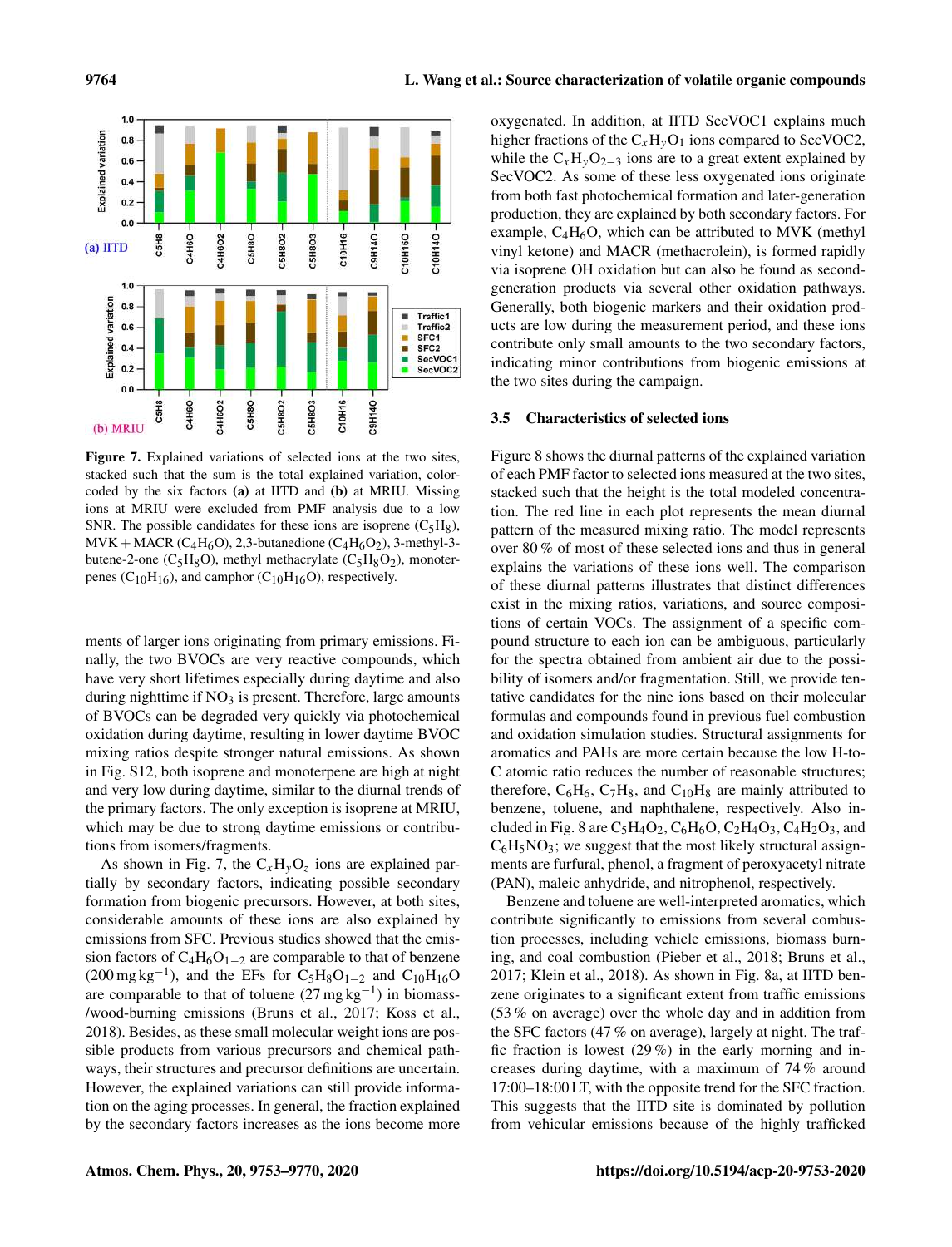

Figure 8. Diurnal cycles of selected marker ions, stacked with explained variations by each factor, and the red line representing the measured average concentrations. Tentative structures assigned to the individual ions are denoted in each panel.

streets nearby and is also influenced by strong solid fuel combustion due to the high population density. At MRIU, however, there are comparable benzene contributions by the Traffic1, SFC1, and SFC2 factors. Even though the sum of the SFC mixing ratios is lower at MRIU compared to IITD, the relative SFC contribution is higher at MRIU. Although the traffic fraction increases during daytime at both sites, it explains a maximum of 74 % at IITD and 49 % at MRIU around 17:00–18:00 LT, with the opposite behavior for the SFC fraction. Toluene displays a similar diurnal cycle and source contributions to benzene, characterized by significant contributions from primary sources, especially Traffic1. The traffic fraction is as high as 90 % around 18:00 LT and reaches a minimum of 67 % around 10:00 LT at IITD, which is much higher than that of benzene. The benzene / toluene  $(B/T)$ ratio of the traffic factor ranges from 0.34 to 0.40, which is comparable to the emission factors of benzene / toluene for gasoline emissions (0.58, Gentner et al., 2013). Besides, the traffic fraction is lowest in the morning, which is associated with the strong emissions of SFC in the morning and high traffic emissions during the rush hour in the late afternoon. The  $B/T$  is 3.4 for the SFC factors, which is in the reported range of 2–7 for residential biomass/wood burning (Bruns et al., 2017; Koss et al., 2018). Similarly, traffic is also the highest source of toluene at MRIU, ranging from 67 % to 77 %.

As mentioned above, phenolic compounds and substituted furans are found to be significant oxygen-containing compounds at the two sites. Furfural is an important marker from biomass burning, which arises from pyrolysis of cellulose and hemicellulose. Phenols are detected in biomass burning and coal combustion emissions as the most abundant oxygenated aromatic compounds (Stockwell et al., 2015; Klein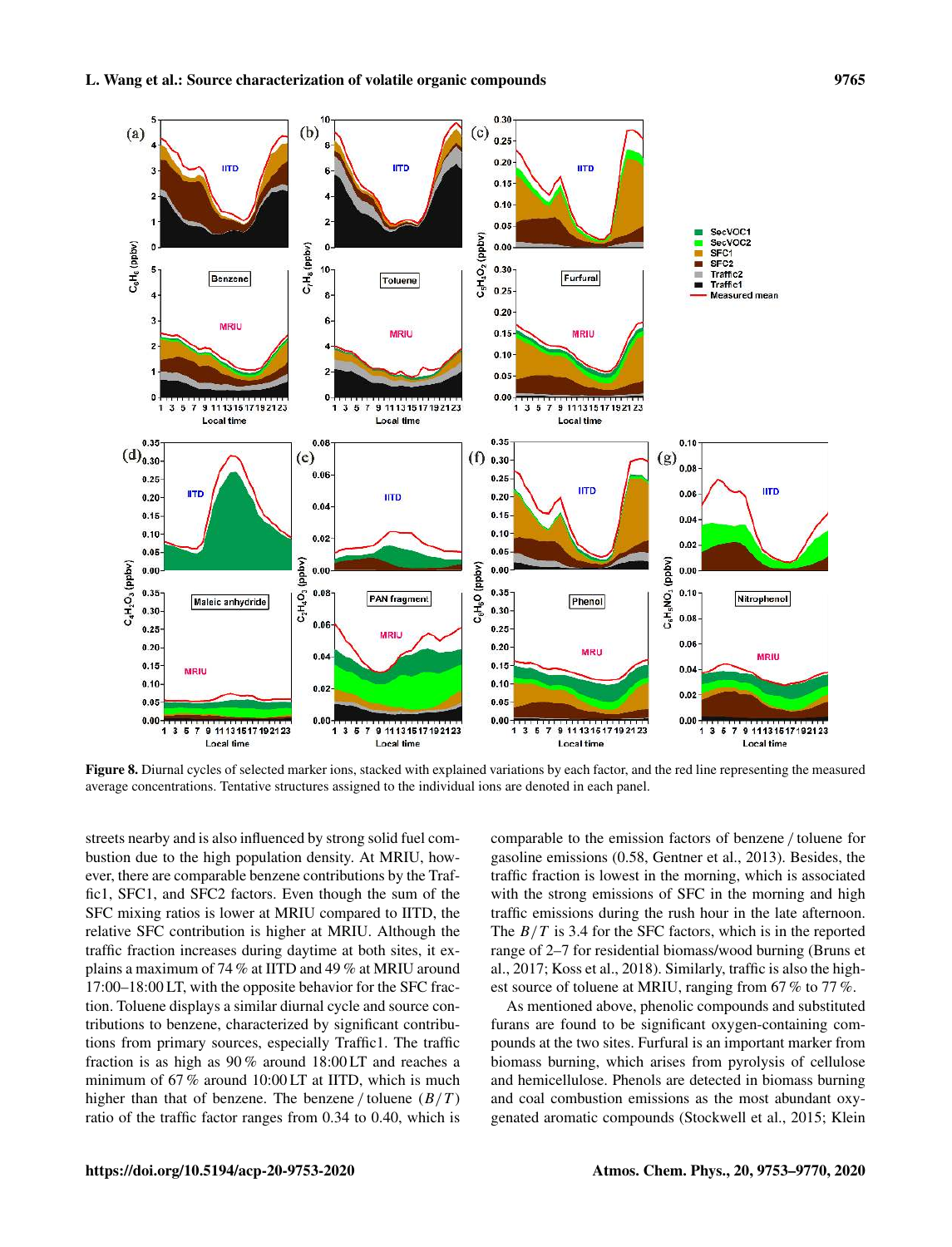et al., 2018; Bruns et al., 2017). Indeed, as shown in Fig. 8c, f, the majority of furfural and phenol are explained by the two SFC factors at both sites. The two SFC factors contribute 91 % to furfural and 85 % to phenol at IITD, while the corresponding contributions are 70 % and 57 % at MRIU. SFC1 contributes around 54 % and 39 % during the night and morning, respectively, with a higher night-to-day ratio at IITD, which captures both the characteristics of residential heating styles and urban/suburban usage differences due to population density. The SFC2-to-SFC1 ratio generally increases during the night. As described earlier, one possible explanation is that SFC2 results from the fast nocturnal evolution of primary SFC1 emissions probably driven by night chemistry under high  $NO<sub>x</sub>$  conditions (Tiitta et al., 2016). In addition to the SFC factors, at IITD around 8 % of furfural and 4 % of phenol are explained by the two SecVOC factors, compared to around 11 % and 25 % at MRIU, respectively.

Nitrated phenols are important biomass-burning tracers, in particular for secondary aerosol formation (Mohr et al., 2013; Bertrand et al., 2018). Here, the diurnal cycles of  $C_6H_5NO_3$ at the two sites illustrate contributions from both emission and atmospheric transformation. At both sites, SFC2 accounts for a large percentage of the nocturnal nitrophenol mixing ratios, while the SecVOC factors explain the remaining fraction. This is consistent with SFC2 representing nighttime aging of SFC emissions. It is worth noting that during the night there is a much larger unexplained fraction (around 35 %) at IITD than at MRIU, with a corresponding uncertainty in the source contributions. Still, the main difference at the two sites relates to the contributions of the SecVOC factors. At IITD, the SecVOC2 factor contributes more at night than during daytime, probably due to nocturnal formation including  $NO<sub>3</sub>$  chemistry and the photolysis reactions of  $C_6H_5NO_3$  during daytime. At MRIU, both SecVOC1 and SecVOC2 contribute to  $C_6H_5NO_3$ , indicating the combined influence from local and regional chemistry.

Maleic anhydride and PAN display distinct variation patterns at the two sites. Maleic anhydride is the product from the photo-oxidation of furans, unsaturated carbonyls, and aromatics (Bierbach et al., 1994; Yuan et al., 2017). The mixing ratio of maleic anhydride is about 5 times higher at IITD than that at MRIU during daytime and is only explained by SecVOC1. As shown in Fig. S13, high mixing ratios of maleic anhydride originate from north (primary emissions) and northwest of IITD, the same directions as SecVOC1. Similarly, high mixing ratios of maleic anhydride at MRIU originate from both the southeasterly (primary emissions) and northwesterly (IITD site) directions. During nighttime, the maleic anhydride mixing ratio at MRIU is similar to the one at IITD, with considerable amounts explained by SecVOC2 and SFC2. A recent study indicates that furans contributed over 90 % of maleic anhydride within the first 4 h of OH oxidation in biomass-burning plumes (Coggon et al., 2019). Therefore, the higher morning peak and nocturnal mixing ratios of furans may be the driver of much higher maleic anhydride at IITD. Besides, it is possible that under the conditions of high humidity and aerosol mass loading, maleic anhydride could react and/or condense away before the city plume reaching the suburban area. In contrast to maleic anhydride,  $C_2H_4O_3$  shows a higher mixing ratio at MRIU than at IITD.  $C_2H_4O_3$  is mainly attributed to a fragment of PAN; however, a small fraction is also related to primary factors at both sites (Fig. 8). This ion was reported in laboratory studies on primary biomass-burning emissions (Bruns et al., 2017). Possibly, small amounts of this ion might be attributed to unknown isomers, which are directly emitted or rapidly formed in combustion processes. PAN is formed in VOC oxidation with  $NO<sub>x</sub>$  (de Gouw and Warneke, 2007). Due to its long lifetime at low temperature, PAN can undergo long-range transport and then play an important role in tropospheric ozone formation in the remote areas when it decomposes (Fischer et al., 2014). As illustrated in Fig. S13, high mixing ratios of  $C_2H_4O_3$  originate from the north and far northwest, indicating influence of both local emission/oxidation formation and long-range transportation. At MRIU, however, high mixing ratios of  $C_2H_4O_3$  mainly originate from the northwest, suggesting the influence of transportation from the urban areas. Besides, PAN is mainly explained by SecVOC1 at IITD, and a much higher PAN mixing ratio is observed at the suburban MRIU, originating from both secondary VOC factors, indicating a longer oxidation time at this site.

# 4 Conclusions

Measurements of volatile organic compounds (VOCs) were performed simultaneously at two different sites in Delhi, India, using two PTR-ToF-MS instruments. Much higher mixing ratios of VOCs were observed at the urban IITD site, with higher nocturnal contributions from anthropogenic emissions than at the suburban MRIU site. Using positive matrix factorization, we found a six-factor solution at both sites, each consisting of two traffic factors, two solid fuel combustion factors, and two secondary factors. Anthropogenic activities were shown to be important VOC sources at both sites. Among them, traffic-related emissions comprised the dominant source, contributing 56.6 % at the urban IITD site and 36.0 % at the suburban MRIU site to the total analyzed VOC mixing ratio (excluding high-intensity VOCs as described in Sect. 2.3). Solid fuel combustion contributed 27.5 % at the urban IITD site and even 30.4 % at the suburban MRIU site. Secondary formation was the most important source of VOCs during daytime and contributed 15.9 % at IITD and 33.6 % at MRIU to the total concentration. Higher mixing ratios of oxygenated VOCs were found at the suburban site, likely due to suppression of oxidant levels in the urban atmosphere and longer aging time at the suburban site.

Comparison of the factor diurnals and profiles indicated that the anthropogenic sources were similar at two sites, even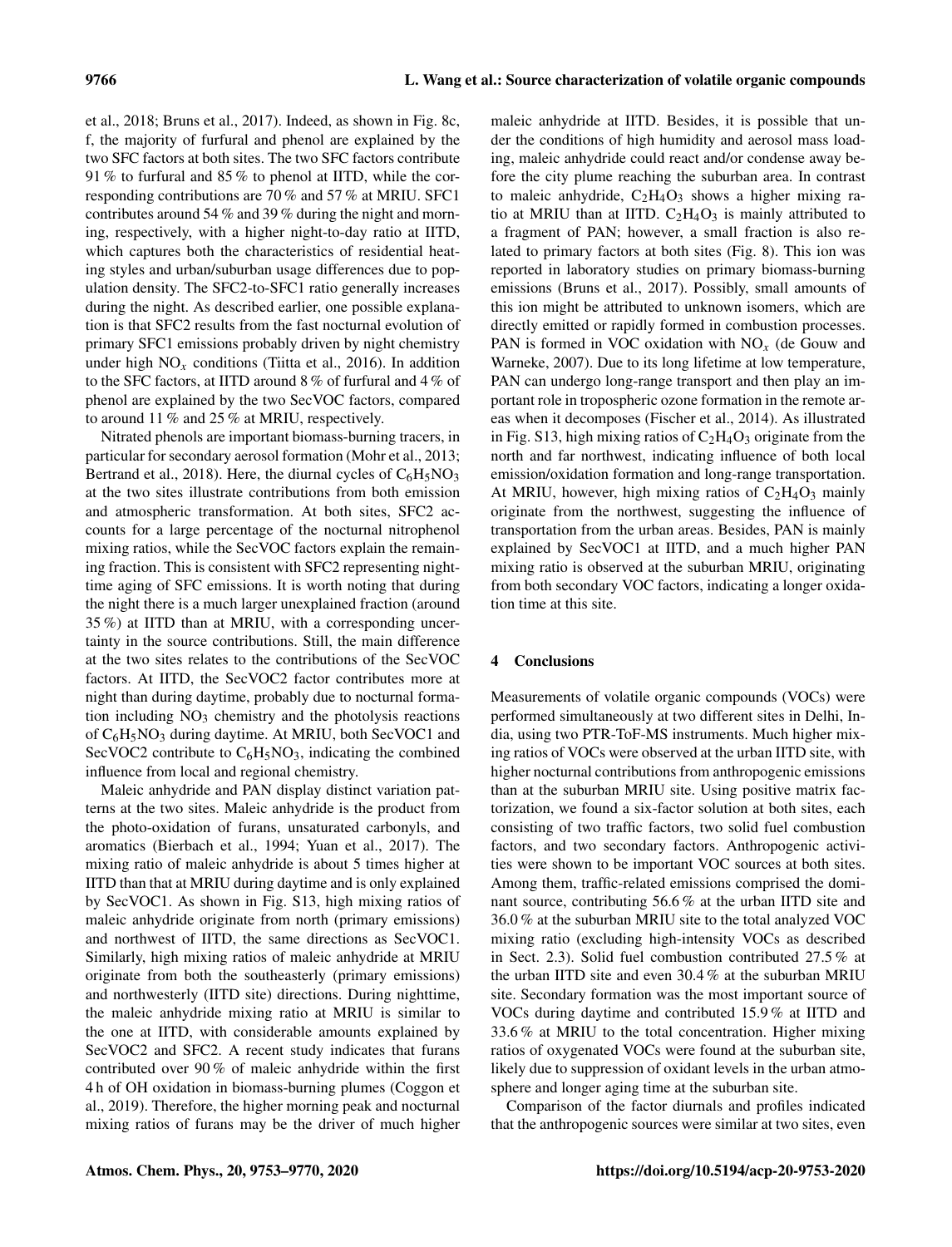#### L. Wang et al.: Source characterization of volatile organic compounds 9767

though the VOC mixing ratios at MRIU were much lower than at IITD. The secondary factors, however, were different at the two sites in terms of both diurnal variations and spectra. The two secondary VOC factors exhibited higher mixing ratios and contributions at the suburban site, in particular during daytime. At IITD, the two SecVOC factors indicated different aging process under strong primary emissions, while at the suburban MRIU they suggested local oxidation and regional aging. Besides, evaluation of biogenic markers indicated very small influence from biogenic emissions and their oxidation products.

This work highlights the crucial role that anthropogenic sources play in the pollution levels and variation characteristics of VOCs in the ambient atmosphere of Delhi, India. Further control measures to reduce emissions from traffic exhaust and solid fuel combustion are urgently needed to mitigate the severe pollution and the environmental impact of VOCs as well as aerosols (not investigated in this paper) in this region. Significant differences in the concentrations as well as the pollution sources stress the complexity of both emission and chemistry in this region. Long-term measurements of a set of VOCs, aerosols, and other oxidants would be ideal to obtain a more detailed understanding of the formation mechanisms during various conditions.

*Data availability.* Data related to this article are available at https://doi.org/10.5281/zenodo.3931977 (Wang et al., 2020).

*Supplement.* The supplement related to this article is available online at: https://doi.org/10.5194/acp-20-9753-2020-supplement.

*Author contributions.* LW, DB, PR, VK, PV, RS, NR, and DG performed the experimental work at IITD. NT and LKS performed experimental work at MRIU. LW and JGS processed and analyzed the data. ASHP, SNT, JGS, and UB designed the study and participated in the interpretation of the data. LW wrote the paper with contributions from all the co-authors.

*Competing interests.* The authors declare that they have no conflict of interest.

*Acknowledgements.* This work was supported by SNF projects 200021\_169787 (SAOPSOAG), BSSGI0\_155846 (IPR-SHOP), IZLCZ2\_169986 (HAZECHINA), and 200021\_162448/1 (China-XRF). SNT is grateful for the financial support provided by the Department of Biotechnology (DBT), Government of India, to conduct this research under grant no. BT/IN/UK/APHH/41/KB/2016- 17 dated 19 July 2017 and for financial support provided by the Central Pollution Control Board (CPCB), Government of India, to conduct this research under grant no. AQM/Source apportionment\_EPC Project/2017.

*Financial support.* This research has been supported by the Swiss National Science Foundation (grant no. 200021\_169787), the Swiss National Science Foundation (grant no. BSSGI0\_155846), the Swiss National Science Foundation (grant no. IZLCZ2\_169986), the Swiss National Science Foundation (grant no. 200021\_162448/1), the Department of Biotechnology (DBT), Government of India (grant no. BT/IN/UK/APHH/41/KB/2016-17), and Central Pollution Control Board (CPCB), Government of India (grant no. AQM/Source apportionment\_EPC Projekt/2017).

*Review statement.* This paper was edited by Thomas Karl and reviewed by two anonymous referees.

#### References

- Aoki, N., Inomata, S., and Tanimoto, H.: Detection of C1– C5 alkyl nitrates by proton transfer reaction time-of-flight mass spectrometry, Int. J. Mass Spectrom., 263, 12–21, https://doi.org/10.1016/j.ijms.2006.11.018, 2007.
- Atkinson, R., Baulch, D. L., Cox, R. A., Jr., R. F. H., Kerr, J. A., and Troe, J.: Evaluated kinetic and Photochemical Data for Atmospheric Chemistry: Supplement III. IUPAC Subcommittee on Gas Kinetic Data Evaluation for Atmospheric Chemistry, J. Phys. Chem. Ref. Data, 18, 881–1097, https://doi.org/10.1063/1.555832, 1989.
- Atkinson, R.: Atmospheric chemistry of VOCs and NOx, Atmos. Environ., 34, 2063–2101, https://doi.org/10.1016/S1352- 2310(99)00460-4, 2000.
- Atkinson, R. and Arey, J.: Atmospheric degradation of volatile organic compounds, Chem. Rev., 103, 4605–4638, 2003.
- Baudic, A., Gros, V., Sauvage, S., Locoge, N., Sanchez, O., Sarda-Estève, R., Kalogridis, C., Petit, J. E., Bonnaire, N., Baisnée, D., Favez, O., Albinet, A., Sciare, J., and Bonsang, B.: Seasonal variability and source apportionment of volatile organic compounds (VOCs) in the Paris megacity (France), Atmos. Chem. Phys., 16, 11961–11989, https://doi.org/10.5194/acp-16-11961- 2016, 2016.
- Bertrand, A., Stefenelli, G., Jen, C. N., Pieber, S. M., Bruns, E. A., Ni, H. Y., Temime-Roussel, B., Slowik, J. G., Goldstein, A. H., El Haddad, I., Baltensperger, U., Prevot, A. S. H., Wortham, H., and Marchand, N.: Evolution of the chemical fingerprint of biomass burning organic aerosol during aging, Atmos. Chem. Phys., 10, 7607–7624, https://doi.org/10.5194/acp-18-7607-2018, 2018.
- Bierbach, A., Barnes, I., Becker, K. H., and Wiesen, E.: Atmospheric Chemistry of Unsaturated Carbonyls: Butenedial, 4-Oxo-2-pentenal, 3-Hexene-2,5-dione, Maleic Anhydride, 3H-Furan-2-one, and 5-Methyl-3H-furan-2-one, Environ. Sci. Technol., 28, 715–729, https://doi.org/10.1021/es00053a028, 1994.
- Bonasoni, P., Laj, P., Marinoni, A., Sprenger, M., Angelini, F., Arduini, J., Bonafè, U., Calzolari, F., Colombo, T., Decesari, S., Di Biagio, C., di Sarra, A. G., Evangelisti, F., Duchi, R., Facchini, M. C., Fuzzi, S., Gobbi, G. P., Maione, M., Panday, A., Roccato, F., Sellegri, K., Venzac, H., Verza, G. P., Villani, P., Vuillermoz, E., and Cristofanelli, P.: Atmospheric brown clouds in the Himalayas: first two years of continuous observations at the Nepal Climate Observatory-Pyramid (5079 m), At-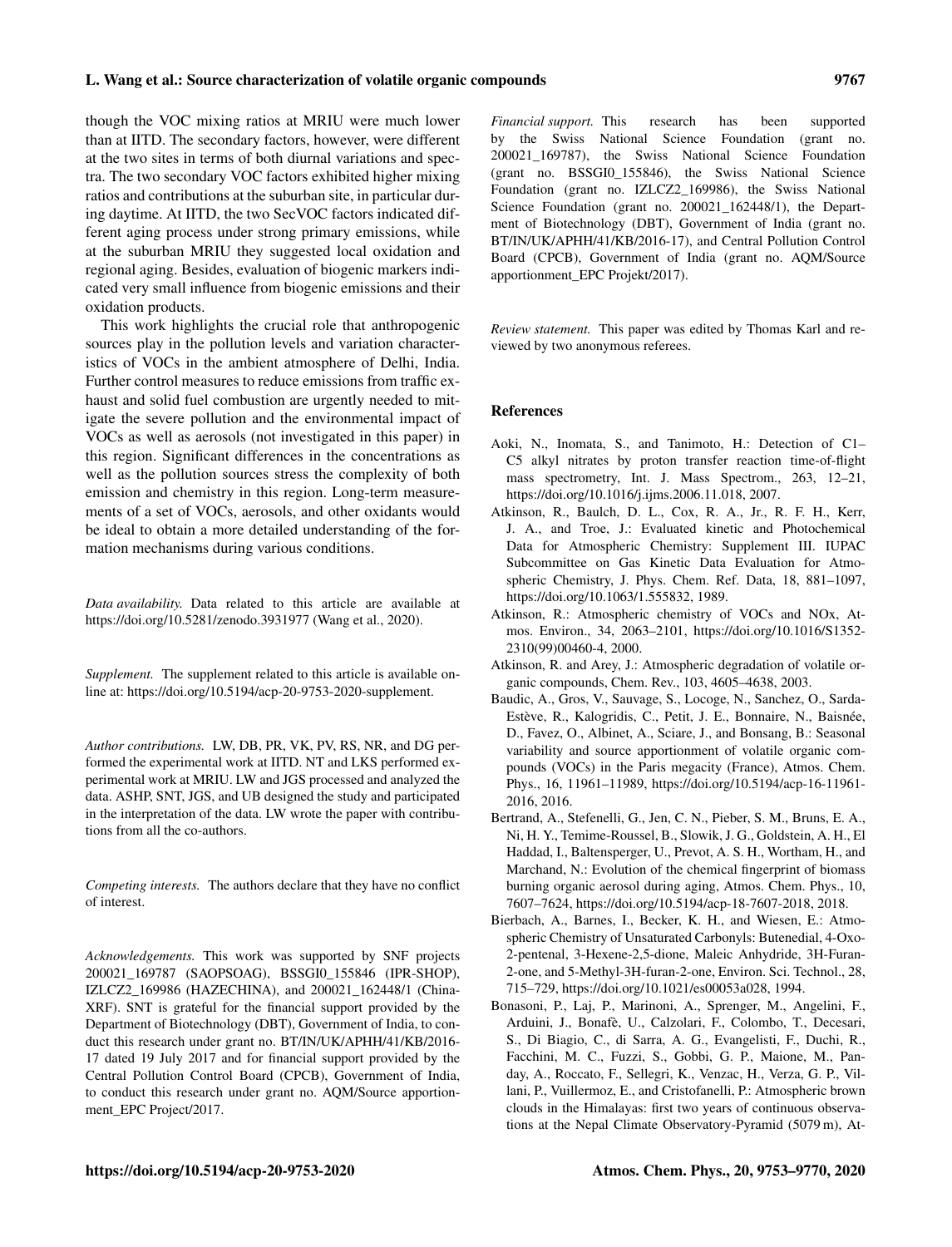mos. Chem. Phys., 10, 7515–7531, https://doi.org/10.5194/acp-10-7515-2010, 2010.

- Borbon, A., Fontaine, H., Veillerot, M., Locoge, N., Galloo, J. C., and Guillermo, R.: An investigation into the traffic-related fraction of isoprene at an urban location, Atmos. Environ., 35, 3749– 3760, https://doi.org/10.1016/S1352-2310(01)00170-4, 2001.
- Borbon, A., Gilman, J. B., Kuster, W. C., Grand, N., Chevaillier, S., Colomb, A., Dolgorouky, C., Gros, V., Lopez, M., Sarda-Esteve, R., Holloway, J., Stutz, J., Petetin, H., McKeen, S., Beekmann, M., Warneke, C., Parrish, D. D., and de Gouw, J. A.: Emission ratios of anthropogenic volatile organic compounds in northern mid-latitude megacities: Observations versus emission inventories in Los Angeles and Paris, J. Geophys. Res.-Atmos., 118, 2041–2057, https://doi.org/10.1002/jgrd.50059, 2013.
- Bruns, E. A., Slowik, J. G., El Haddad, I., Kilic, D., Klein, F., Dommen, J., Temime-Roussel, B., Marchand, N., Baltensperger, U., and Prévôt, A. S. H.: Characterization of gas-phase organics using proton transfer reaction time-of-flight mass spectrometry: fresh and aged residential wood combustion emissions, Atmos. Chem. Phys., 17, 705–720, https://doi.org/10.5194/acp-17-705- 2017, 2017.
- Canonaco, F., Crippa, M., Slowik, J. G., Baltensperger, U., and Prévôt, A. S. H.: SoFi, an IGOR-based interface for the efficient use of the generalized multilinear engine (ME-2) for the source apportionment: ME-2 application to aerosol mass spectrometer data, Atmos. Meas. Tech., 6, 3649–3661, https://doi.org/10.5194/amt-6-3649-2013, 2013.
- Cao, X., Yao, Z., Shen, X., Ye, Y., and Jiang, X.: On-road emission characteristics of VOCs from light-duty gasoline vehicles in Beijing, China, Atmos. Environ., 124, 146–155, https://doi.org/10.1016/j.atmosenv.2015.06.019, 2016.
- Cappellin, L., Karl, T., Probst, M., Ismailova, O., Winkler, P. M., Soukoulis, C., Aprea, E., Märk, T. D., Gasperi, F., and Biasioli, F.: On quantitative determination of volatile organic compound concentrations using proton transfer reaction time-offlight mass spectrometry, Environ. Sci. Technol., 46, 2283–2290, https://doi.org/10.1021/es203985t, 2012.
- Coggon, M. M., Lim, C. Y., Koss, A. R., Sekimoto, K., Yuan, B., Gilman, J. B., Hagan, D. H., Selimovic, V., Zarzana, K., Brown, S. S., Roberts, J. M., Müller, M., Yokelson, R., Wisthaler, A., Krechmer, J. E., Jimenez, J. L., Cappa, C., Kroll, J., de Gouw, J., and Warneke, C.: OH-chemistry of non-methane organic gases (NMOG) emitted from laboratory and ambient biomass burning smoke: evaluating the influence of furans and oxygenated aromatics on ozone and secondary NMOG formation, Atmos. Chem. Phys. Discuss., 2019, 1–42, https://doi.org/10.5194/acp-2019-516, 2019.
- Crutzen, P. J. and Andreae, M. O.: Biomass Burning in the Tropics: Impact on Atmospheric Chemistry and Biogeochemical Cycles, Science, 250, 1669–1678, https://doi.org/10.1126/science.250.4988.1669, 1990.
- de Gouw, J. and Warneke, C.: Measurements of volatile organic compounds in the earth's atmosphere using proton-transferreaction mass spectrometry, Mass Spectrom. Rev., 26, 223–257, https://doi.org/10.1002/mas.20119, 2007.
- de Gouw, J. A., Middlebrook, A. M., Warneke, C., Goldan, P. D., Kuster, W. C., Roberts, J. M., Fehsenfeld, F. C., Worsnop, D. R., Canagaratna, M. R., Pszenny, A. A. P., Keene, W. C., Marchewka, M., Bertman, S. B., and Bates, T. S.: Budget of or-

ganic carbon in a polluted atmosphere: Results from the New England Air Quality Study in 2002, J. Geophys. Res., 110, D16305, https://doi.org/10.1029/2004JD005623, 2005.

- Derwent, R. G., Jenkin, M. E., Utembe, S. R., Shallcross, D. E., Murrells, T. P., and Passant, N. R.: Secondary organic aerosol formation from a large number of reactive manmade organic compounds, Sci. Total Environ., 408, 3374–3381, https://doi.org/10.1016/j.scitotenv.2010.04.013, 2010.
- Ehn, M., Thornton, J. A., Kleist, E., Sipilä, M., Junninen, H., Pullinen, I., Springer, M., Rubach, F., Tillmann, R., Lee, B., Lopez-Hilfiker, F., Andres, S., Acir, I.-H., Rissanen, M., Jokinen, T., Schobesberger, S., Kangasluoma, J., Kontkanen, J., Nieminen, T., Kurtén, T., Nielsen, L. B., Jørgensen, S., Kjaergaard, H. G., Canagaratna, M., Maso, M. D., Berndt, T., Petäjä, T., Wahner, A., Kerminen, V.-M., Kulmala, M., Worsnop, D. R., Wildt, J., and Mentel, T. F.: A large source of low-volatility secondary organic aerosol, Nature, 506, 476, https://doi.org/10.1038/nature13032, 2014.
- Fischer, E. V., Jacob, D. J., Yantosca, R. M., Sulprizio, M. P., Millet, D. B., Mao, J., Paulot, F., Singh, H. B., Roiger, A., Ries, L., Talbot, R. W., Dzepina, K., and Pandey Deolal, S.: Atmospheric peroxyacetyl nitrate (PAN): a global budget and source attribution, Atmos. Chem. Phys., 14, 2679–2698, https://doi.org/10.5194/acp-14-2679-2014, 2014.
- Fraser, M. P., Cass, G. R., and Simoneit, B. R. T.: Gas-Phase and Particle-Phase Organic Compounds Emitted from Motor Vehicle Traffic in a Los Angeles Roadway Tunnel, Environ. Sci. Technol., 32, 2051–2060, https://doi.org/10.1021/es970916e, 1998.
- Gani, S., Bhandari, S., Seraj, S., Wang, D. S., Patel, K., Soni, P., Arub, Z., Habib, G., Hildebrandt Ruiz, L., and Apte, J. S.: Submicron aerosol composition in the world's most polluted megacity: the Delhi Aerosol Supersite study, Atmos. Chem. Phys., 19, 6843–6859, https://doi.org/10.5194/acp-19-6843-2019, 2019.
- Gentner, D. R., Worton, D. R., Isaacman, G., Davis, L. C., Dallmann, T. R., Wood, E. C., Herndon, S. C., Goldstein, A. H., and Harley, R. A.: Chemical Composition of Gas-Phase Organic Carbon Emissions from Motor Vehicles and Implications for Ozone Production, Environ. Sci. Technol., 47, 11837–11848, https://doi.org/10.1021/es401470e, 2013.
- Graus, M., Muller, M., and Hansel, A.: High resolution PTR-TOF: quantification and formula confirmation of VOC in real time, J. Am. Soc. Mass. Spectrom., 21, 1037–1044, https://doi.org/10.1016/j.jasms.2010.02.006, 2010.
- Hallquist, M., Wenger, J. C., Baltensperger, U., Rudich, Y., Simpson, D., Claeys, M., Dommen, J., Donahue, N. M., George, C., Goldstein, A. H., Hamilton, J. F., Herrmann, H., Hoffmann, T., Iinuma, Y., Jang, M., Jenkin, M. E., Jimenez, J. L., Kiendler-Scharr, A., Maenhaut, W., McFiggans, G., Mentel, T. F., Monod, A., Prévôt, A. S. H., Seinfeld, J. H., Surratt, J. D., Szmigielski, R., and Wildt, J.: The formation, properties and impact of secondary organic aerosol: current and emerging issues, Atmos. Chem. Phys., 9, 5155–5236, https://doi.org/10.5194/acp-9-5155- 2009, 2009.
- Hoque, R. R., Khillare, P. S., Agarwal, T., Shridhar, V., and Balachandran, S.: Spatial and temporal variation of BTEX in the urban atmosphere of Delhi, India, Sci. Total Environ., 392, 30–40, https://doi.org/10.1016/j.scitotenv.2007.08.036, 2008.
- IPCC: Climate Change 2013: The Physical Science Basis, Contribution of Working Group I to the Fifth Assessment Report of the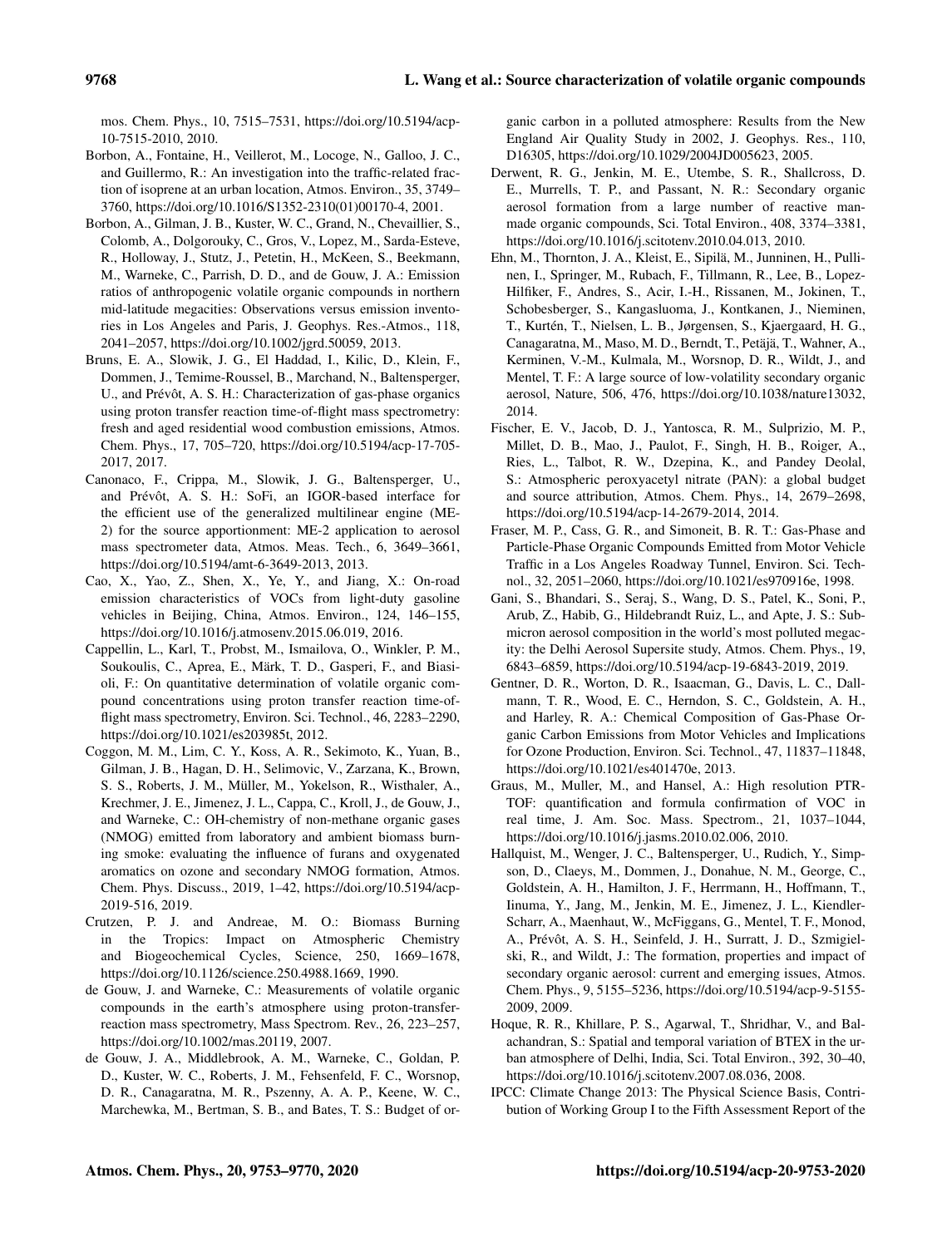# Intergovernmental Panel on Climate Change, edited by: Stocker, T. F., Qin, D., Plattner, G.-K., Tignor, M., Allen, S. K., Boschung, J., Nauels, A., Xia, Y., Bex, V., and Midgley, P. M., Cambridge University Press, Cambridge, UK and New York, USA, 2013.

- Jordan, A., Haidacher, S., Hanel, G., Hartungen, E., Märk, L., Seehauser, H., Schottkowsky, R., Sulzer, P., and Märk, T. D.: A high resolution and high sensitivity proton-transfer-reaction time-offlight mass spectrometer (PTR-TOF-MS), Int. J. Mass Spectrom., 286, 122–128, https://doi.org/10.1016/j.ijms.2009.07.005, 2009.
- Kampa, M. and Castanas, E.: Human health effects of air pollution, Environ. Pollut., 151, 362–367, https://doi.org/10.1016/j.envpol.2007.06.012, 2008.
- Karl, T. G., Christian, T. J., Yokelson, R. J., Artaxo, P., Hao, W. M., and Guenther, A.: The Tropical Forest and Fire Emissions Experiment: method evaluation of volatile organic compound emissions measured by PTR-MS, FTIR, and GC from tropical biomass burning, Atmos. Chem. Phys., 7, 5883–5897, https://doi.org/10.5194/acp-7-5883-2007, 2007.
- Klein, F., Pieber, S. M., Ni, H., Stefenelli, G., Bertrand, A., Kilic, D., Pospisilova, V., Temime-Roussel, B., Marchand, N., El Haddad, I., Slowik, J. G., Baltensperger, U., Cao, J., Huang, R.-j., and Prévôt, A. S. H.: Characterization of Gas-Phase Organics Using Proton Transfer Reaction Time-of-Flight Mass Spectrometry: Residential Coal Combustion, Environ. Sci. Technol., 52, 2612–2617, https://doi.org/10.1021/acs.est.7b03960, 2018.
- Koss, A. R., Sekimoto, K., Gilman, J. B., Selimovic, V., Coggon, M. M., Zarzana, K. J., Yuan, B., Lerner, B. M., Brown, S. S., Jimenez, J. L., Krechmer, J., Roberts, J. M., Warneke, C., Yokelson, R. J., and de Gouw, J.: Non-methane organic gas emissions from biomass burning: identification, quantification, and emission factors from PTR-ToF during the FIREX 2016 laboratory experiment, Atmos. Chem. Phys., 18, 3299–3319, https://doi.org/10.5194/acp-18-3299-2018, 2018.
- Kumar, P., Khare, M., Harrison, R. M., Bloss, W. J., Lewis, A. C., Coe, H., and Morawska, L.: New directions: Air pollution challenges for developing megacities like Delhi, Atmos. Environ., 122, 657–661, https://doi.org/10.1016/j.atmosenv.2015.10.032, 2015.
- Languille, B., Gros, V., Petit, J.-E., Honoré, C., Baudic, A., Perrussel, O., Foret, G., Michoud, V., Truong, F., Bonnaire, N., Sarda-Estève, R., Delmotte, M., Feron, A., Maisonneuve, F., Gaimoz, C., Formenti, P., Kotthaus, S., Haeffelin, M., and Favez, O.: Wood burning: A major source of Volatile Organic Compounds during wintertime in the Paris region, Sci. Total Environ., 2020, 711, 135055, https://doi.org/10.1016/j.scitotenv.2019.135055, 2019.
- Lawrence, M. G. and Lelieveld, J.: Atmospheric pollutant outflow from southern Asia: a review, Atmos. Chem. Phys., 10, 11017– 11096, https://doi.org/10.5194/acp-10-11017-2010, 2010.
- Mahata, K. S., Rupakheti, M., Panday, A. K., Bhardwaj, P., Naja, M., Singh, A., Mues, A., Cristofanelli, P., Pudasainee, D., Bonasoni, P., and Lawrence, M. G.: Observation and analysis of spatiotemporal characteristics of surface ozone and carbon monoxide at multiple sites in the Kathmandu Valley, Nepal, Atmos. Chem. Phys., 18, 14113–14132, https://doi.org/10.5194/acp-18- 14113-2018, 2018.
- Meylan, W. M. and Howard, P. H.: Computer estimation of the Atmospheric gas-phase reaction rate of organic compounds with

hydroxyl radicals and ozone, Chemosphere, 26, 2293–2299, https://doi.org/10.1016/0045-6535(93)90355-9, 1993.

- McDonald, B. C., de Gouw, J. A., Gilman, J. B., Jathar, S. H., Akherati, A., Cappa, C. D., Jimenez, J. L., Lee-Taylor, J., Hayes, P. L., McKeen, S. A., Cui, Y. Y., Kim, S.-W., Gentner, D. R., Isaacman-VanWertz, G., Goldstein, A. H., Harley, R. A., Frost, G. J., Roberts, J. M., Ryerson, T. B., and Trainer, M.: Volatile chemical products emerging as largest petrochemical source of urban organic emissions, Science, 359, 760–764, https://doi.org/10.1126/science.aaq0524, 2018.
- Mohr, C., Lopez-Hilfiker, F. D., Zotter, P., Prévôt, A. S. H., Xu, L., Ng, N. L., Herndon, S. C., Williams, L. R., Franklin, J. P., Zahniser, M. S., Worsnop, D. R., Knighton, W. B., Aiken, A. C., Gorkowski, K. J., Dubey, M. K., Allan, J. D., and Thornton, J. A.: Contribution of Nitrated Phenols to Wood Burning Brown Carbon Light Absorption in Detling, United Kingdom during Winter Time, Environ. Sci. Technol., 47, 6316–6324, https://doi.org/10.1021/es400683v, 2013.
- Monks, P. S., Granier, C., Fuzzi, S., Stohl, A., Williams, M. L., Akimoto, H., Amann, M., Baklanov, A., Baltensperger, U., Bey, I., Blake, N., Blake, R. S., Carslaw, K., Cooper, O. R., Dentener, F., Fowler, D., Fragkou, E., Frost, G. J., Generoso, S., Ginoux, P., Grewe, V., Guenther, A., Hansson, H. C., Henne, S., Hjorth, J., Hofzumahaus, A., Huntrieser, H., Isaksen, I. S. A., Jenkin, M. E., Kaiser, J., Kanakidou, M., Klimont, Z., Kulmala, M., Laj, P., Lawrence, M. G., Lee, J. D., Liousse, C., Maione, M., McFiggans, G., Metzger, A., Mieville, A., Moussiopoulos, N., Orlando, J. J., O'Dowd, C. D., Palmer, P. I., Parrish, D. D., Petzold, A., Platt, U., Pöschl, U., Prévôt, A. S. H., Reeves, C. E., Reimann, S., Rudich, Y., Sellegri, K., Steinbrecher, R., Simpson, D., ten Brink, H., Theloke, J., van der Werf, G. R., Vautard, R., Vestreng, V., Vlachokostas, C., and von Glasow, R.: Atmospheric composition change – global and regional air quality, Atmos. Environ., 43, 5268–5350, https://doi.org/10.1016/j.atmosenv.2009.08.021, 2009.
- Müller, M., Graus, M., Wisthaler, A., Hansel, A., Metzger, A., Dommen, J., and Baltensperger, U.: Analysis of high mass resolution PTR-TOF mass spectra from 1,3,5-trimethylbenzene (TMB) environmental chamber experiments, Atmos. Chem. Phys., 12, 829–843, https://doi.org/10.5194/acp-12-829-2012, 2012.
- Nurmatov, U. B., Tagieva, N., Semple, S., Devereux, G., and Sheikh, A.: Volatile organic compounds and risk of asthma and allergy: a systematic review and meta-analysis of observational and interventional studies, Pri. Care Resp. J., 22, PS9, https://doi.org/10.4104/pcrj.2013.00010, 2013.
- Paatero, P. and Tapper, U.: Positive matrix factorization: A non-negative factor model with optimal utilization of error estimates of data values, Environmetrics, 5, 111–126, https://doi.org/10.1002/env.3170050203, 1994.
- Paatero, P.: The Multilinear Engine—A Table-Driven, Least Squares Program for Solving Multilinear Problems, Including the n-Way Parallel Factor Analysis Model, J. Comput. Graph. Stat., 8, 854–888, https://doi.org/10.1080/10618600.1999.10474853, 1999.
- Paatero, P. and Hopke, P. K.: Discarding or downweighting highnoise variables in factor analytic models, Anal. Chim. Acta, 490, 277–289, https://doi.org/10.1016/S0003-2670(02)01643-4, 2003.